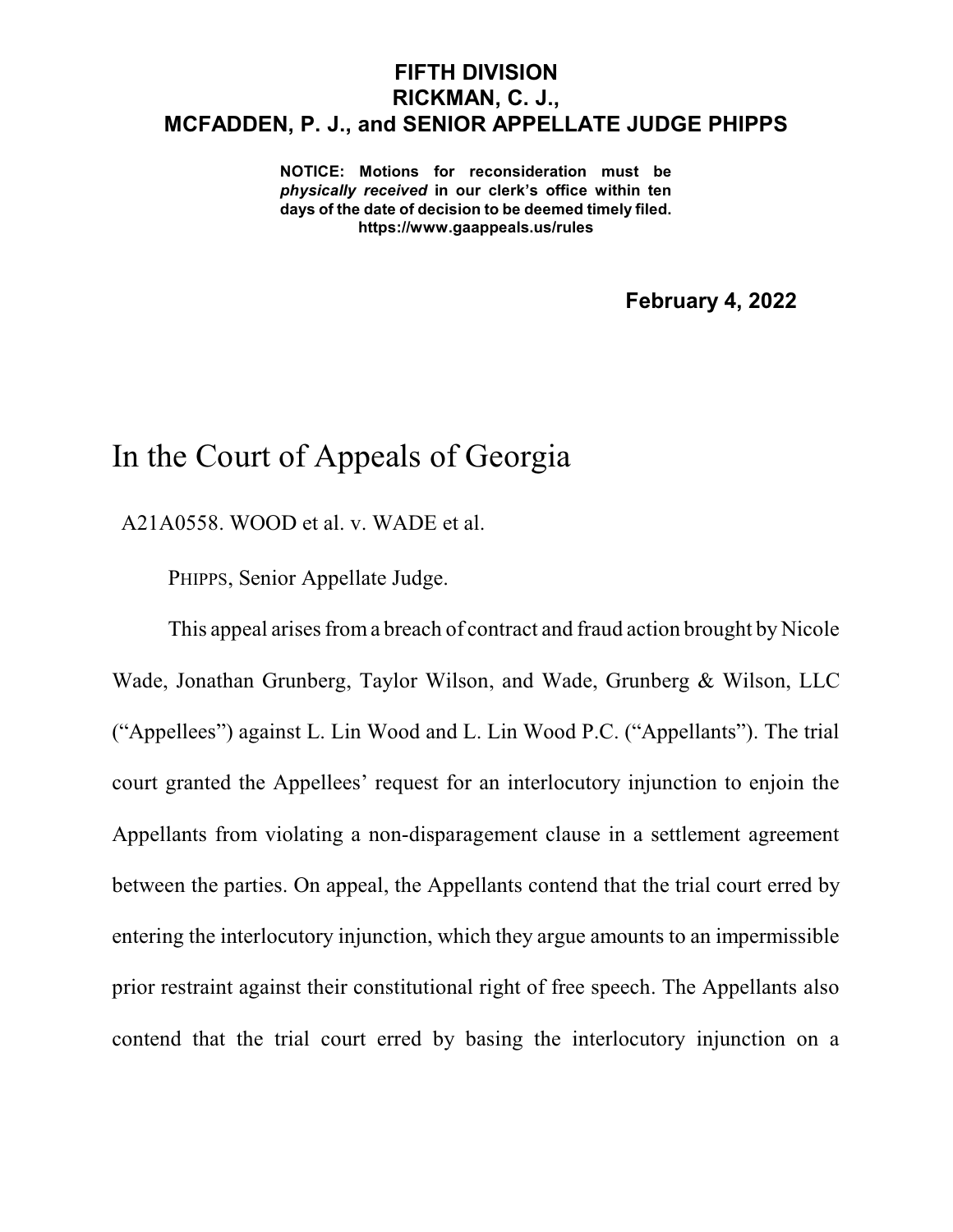misinterpretation of the plain language of the non-disparagement clause. For the following reasons, we affirm.

The parties are lawyers, who formerly worked together, and their firms. In the context of ending their professional relationship, the parties entered into a settlement agreement which contains the following non-disparagement clause:

3. *Non-Disparagement*. LLW PC and L. Lin Wood, individually, agree not to disparage  $\rm W GW. ^{[1]}$  This agreement is not to be construed to imply or suggest that LLW PC and/or L. Lin Wood has disparaged WGW or its members prior to the date of this Agreement. Nothing in this provision prevents the Parties from providing truthful information about each other and its members in response to a court order or subpoena, or during any federal, state, or local governmental body investigation or proceeding. LLW PC and L. Lin Wood, individually, do not seek in this Agreement any legal protection regarding any future disparagement of LLW PC and L. Lin Wood, individually, but shall address any future false and defamatory statements by WGW and its members about LLW PC and L. Lin Wood, individually, on a case-by-case basis as provided by law.

The Appellees filed this lawsuit seeking to enforce the payment of certain fees under the terms of the settlement agreement. Prior to filing their complaint, the

<sup>&</sup>lt;sup>1</sup> The settlement agreement defines LLW PC to mean L. Lin Wood, P.C. and defines WGW to mean, as relevant here, the Appellees.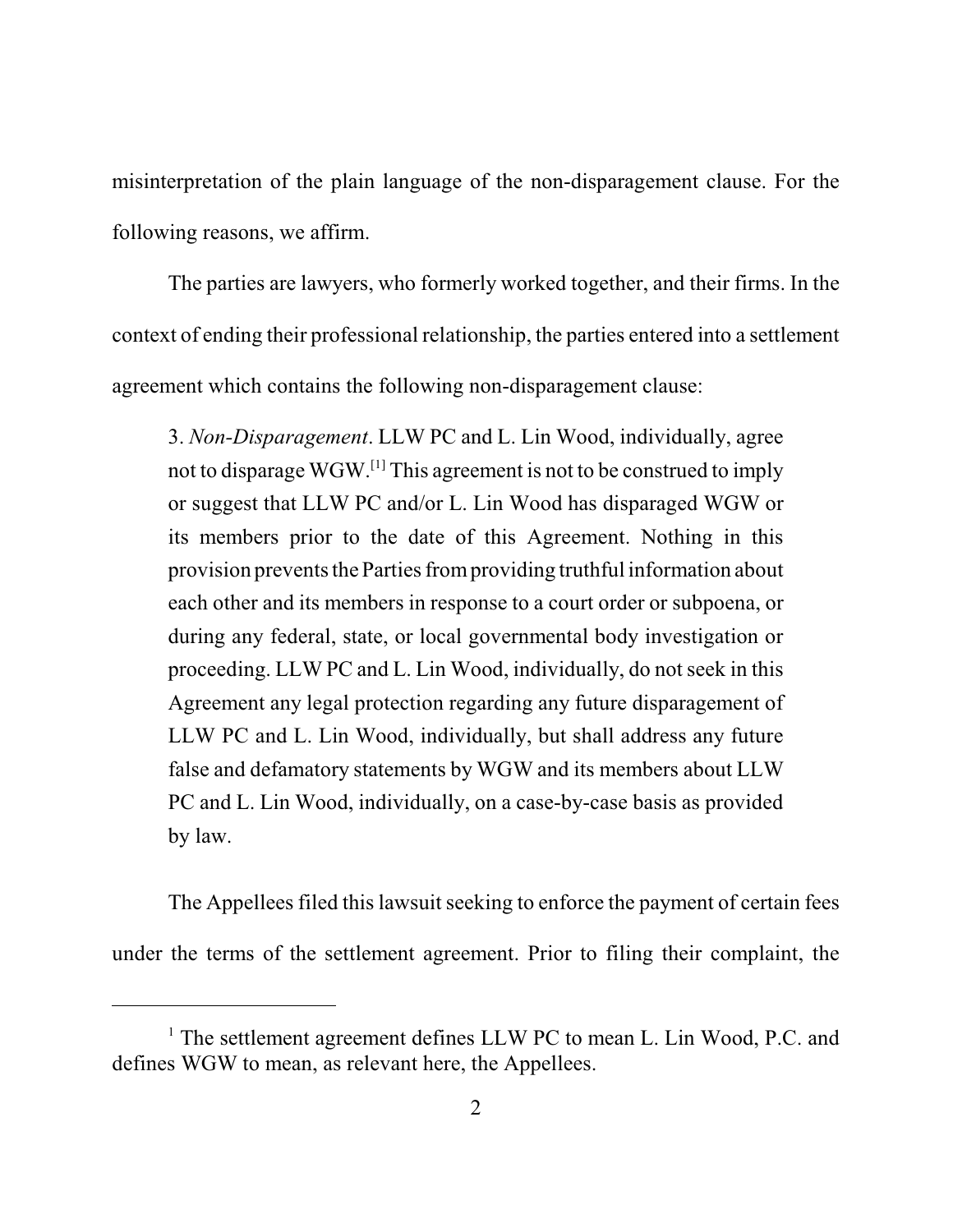Appellees provided a copy of the draft complaint to the Appellants. According to Wilson, clients and co-counsel of the Appellees told him that Wood had called them and referred to the Appellees as "extortionists" in at least one phone call. Wood also e-mailed what he contends is a shared client and stated, "Nicole Wade and her law partners are preparing to sue me tomorrow for fraud in a frivolous lawsuit intended to extort money . . . that they did not earn," "are putting their greed and personal interests ahead of the interests of their clients," are "crooks," and are guilty of other "wrongdoing." (Punctuation omitted.) After the lawsuit was filed, Wood issued a statement that he submitted to the press and posted on social media. In the statement, Wood accused the Appellees of, among other things, engaging "in a disgraceful and unprofessional effort to publicly attack [him]," of participating in a "shakedown effort" "with an intent to damage [his] professional reputation under the guise of the litigation privilege" and "to extort money from [him]."

The Appellees filed a motion seeking a preliminary injunction to enjoin the Appellants from violating the non-disparagement clause. At the hearing on the motion, Wood indicated (through counsel) to the trial court that he wanted to be able to continue to make communications and comments about the Appellees in social media while this litigation is pending. The trial court granted the Appellees' motion,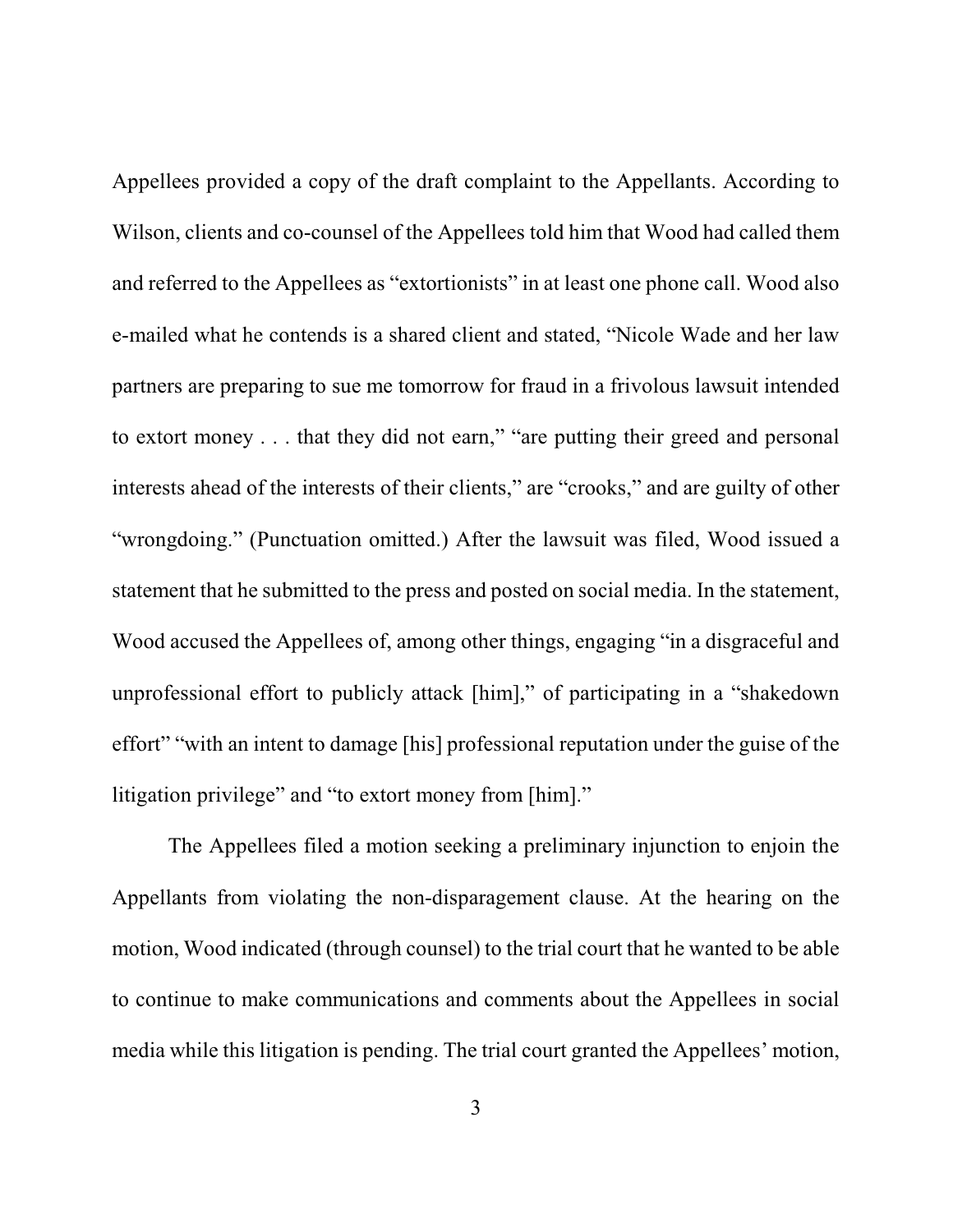finding that the Appellants'statementsthat the Appellees had filed a frivolouslawsuit for the purpose of extorting the Appellants, were seeking to be paid money that they did not earn, and were participating in a shakedown effort were disparaging on their face. In the order at issue here, the trial court preliminarily enjoined the Appellants from "[i]ssuing, publishing or making disparaging statements or disparaging comments about [the Appellees] whether orally, in writing, digitally or through social media." The order stated:

Nothing in this order shall prevent [the Appellants] from providing truthful information about [the Appellees] during this lawsuit, which shall include hearings, pleadings, trials, depositions, or discovery proceedings. Similarly, this [o]rder shall not prevent [the Appellants] from providing truthful information about [the Appellees] in response to a court order or subpoena, or during any federal, state, or local government body investigation or proceeding.

The Appellants appeal from the order granting the interlocutory injunction.

Whether to grant a request for interlocutory injunctive relief is within the trial court's discretion, and we will not reverse its decision "unless the trial court made an error of law that contributed to the decision, there was no evidence on an element essential to relief, or the court manifestly abused its discretion." *SRB Investment Svcs., LLLP v. Branch Banking & Trust Co.*, 289 Ga. 1, 5 (3) (709 SE2d 267) (2011)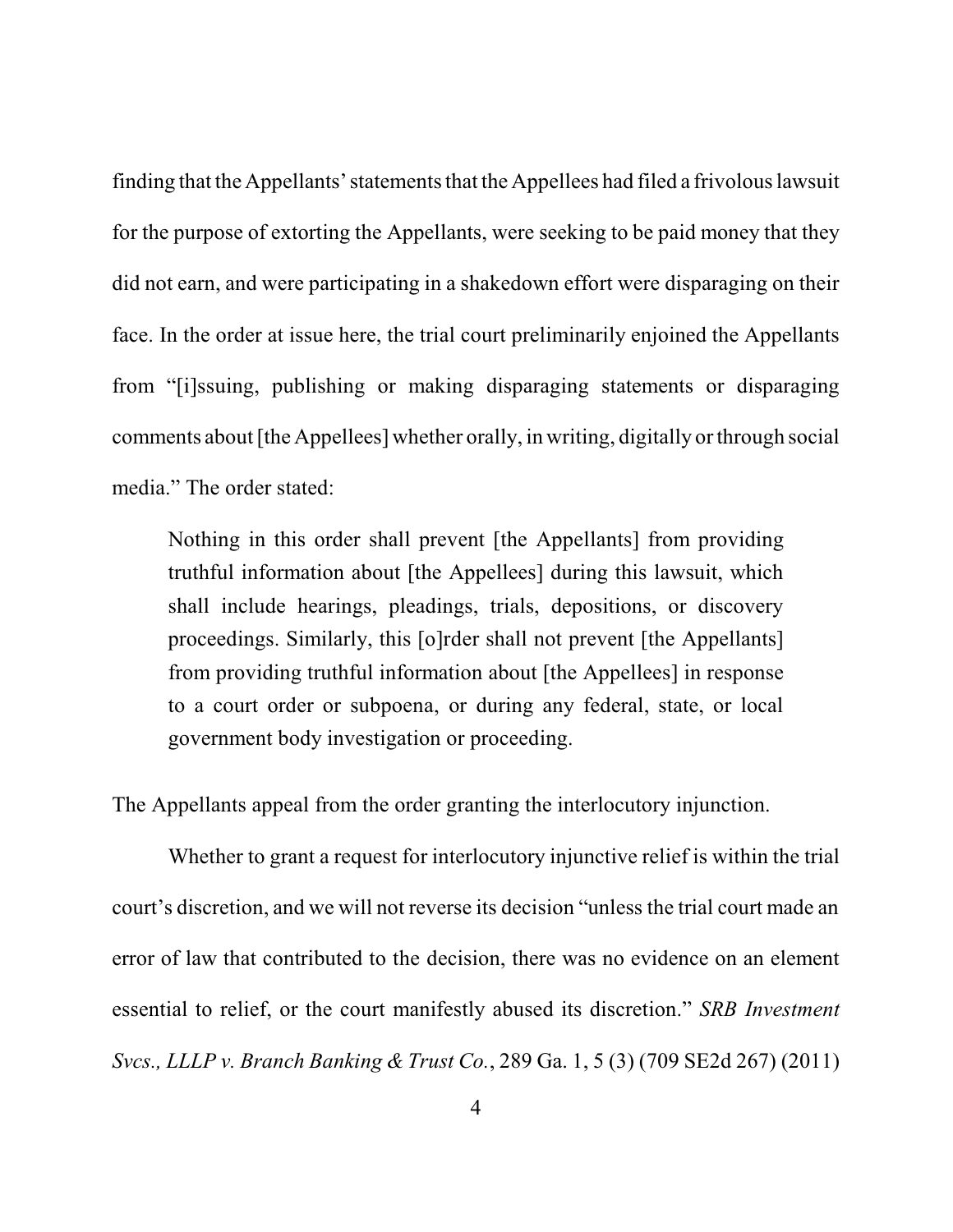(citation and punctuation omitted). See OCGA § 9-5-8 ("The granting and continuing of injunctions shall always rest in the sound discretion of the judge, according to the circumstances of each case.") "The purpose for granting interlocutory injunctions is to preserve the status quo, as well as balance the conveniences of the parties, pending a final adjudication of the case." *Kinard v. Ryman Farm Homeowners' Assn.*, 278 Ga. 149, 149 (598 SE2d 479) (2004) (citation and punctuation omitted).

When deciding whether to issue an interlocutory injunction, a trial court should consider whether:

(1) there is a substantial threat that the moving party will suffer irreparable injury if the injunction is not granted; (2) the threatened injury to the moving party outweighs the threatened harm that the injunction may do to the party being enjoined; (3) there is a substantial likelihood that the moving party will prevail on the merits of [its] claims at trial; and (4) granting the interlocutory injunction will not disserve the public interest. The first factor — substantial threat of irreparable injury if an interlocutory injunction is not entered — isthe most important one, given that the main purpose of an interlocutory injunction is to preserve the status quo temporarily to allow the parties and the court time to try the case in an orderly manner.

*City of Waycross v. Pierce County Bd. of Commrs.*, 300 Ga. 109, 111 (1) (793 SE2d 389) (2016) (citation and punctuation omitted). "Because the test for the issuance of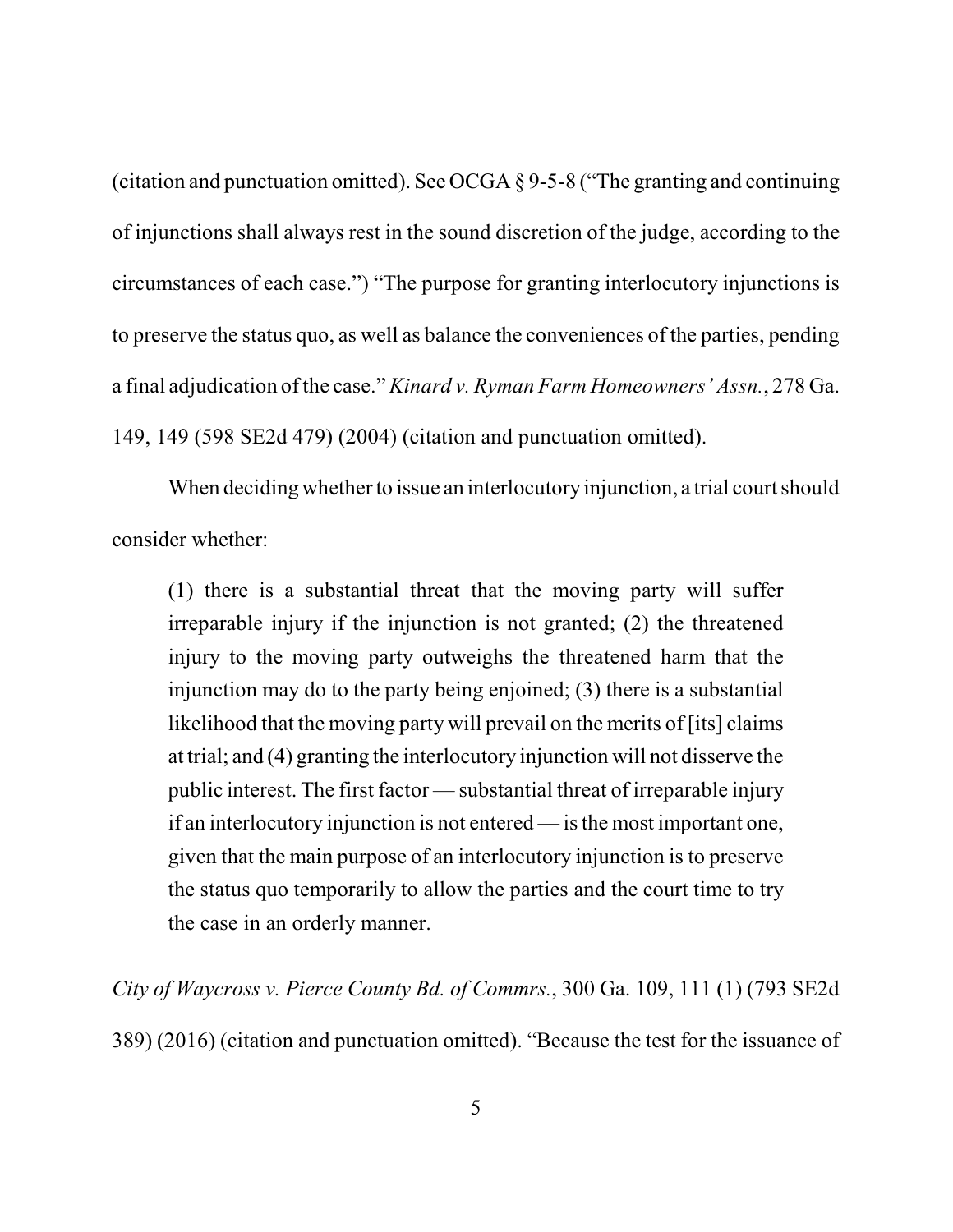an interlocutory injunction is a balancing test, it [is] not incumbent upon the [movant] to prove all four factors to obtain the interlocutory injunction." Id.

1. The Appellants' primary argument for reversal is that the trial court erred as a matter of law by entering an injunction that amounts to an impermissible prior restraint against their constitutional right of free speech. We disagree.

"[T]he term 'prior restraint' is used to describe administrative and judicial orders forbidding certain communications when issued in advance of the time that such communications are to occur[.]" *WXIA-TV v. State of Ga.*, 303 Ga. 428, 434 (3), n. 7 (811 SE2d 378) (2018) (citation and punctuation omitted). It is well-established that "prior restraints on speech and publication are the most serious and the least tolerable infringement[s] on First Amendment<sup>2</sup> rights." Id. at 434 (3) (citation and punctuation omitted). As our Supreme Court has recognized, the gravamen of an unlawful prior restraint is that the parties are prohibited, on pain of contempt, "from making statements that they would otherwise be free to make[.]" Id. at 434 (3), n. 7 (citation and punctuation omitted).

 $2$  The First Amendment of the U.S. Constitution provides, in relevant part: "Congress shall make no law . . . abridging the freedom of speech[.]"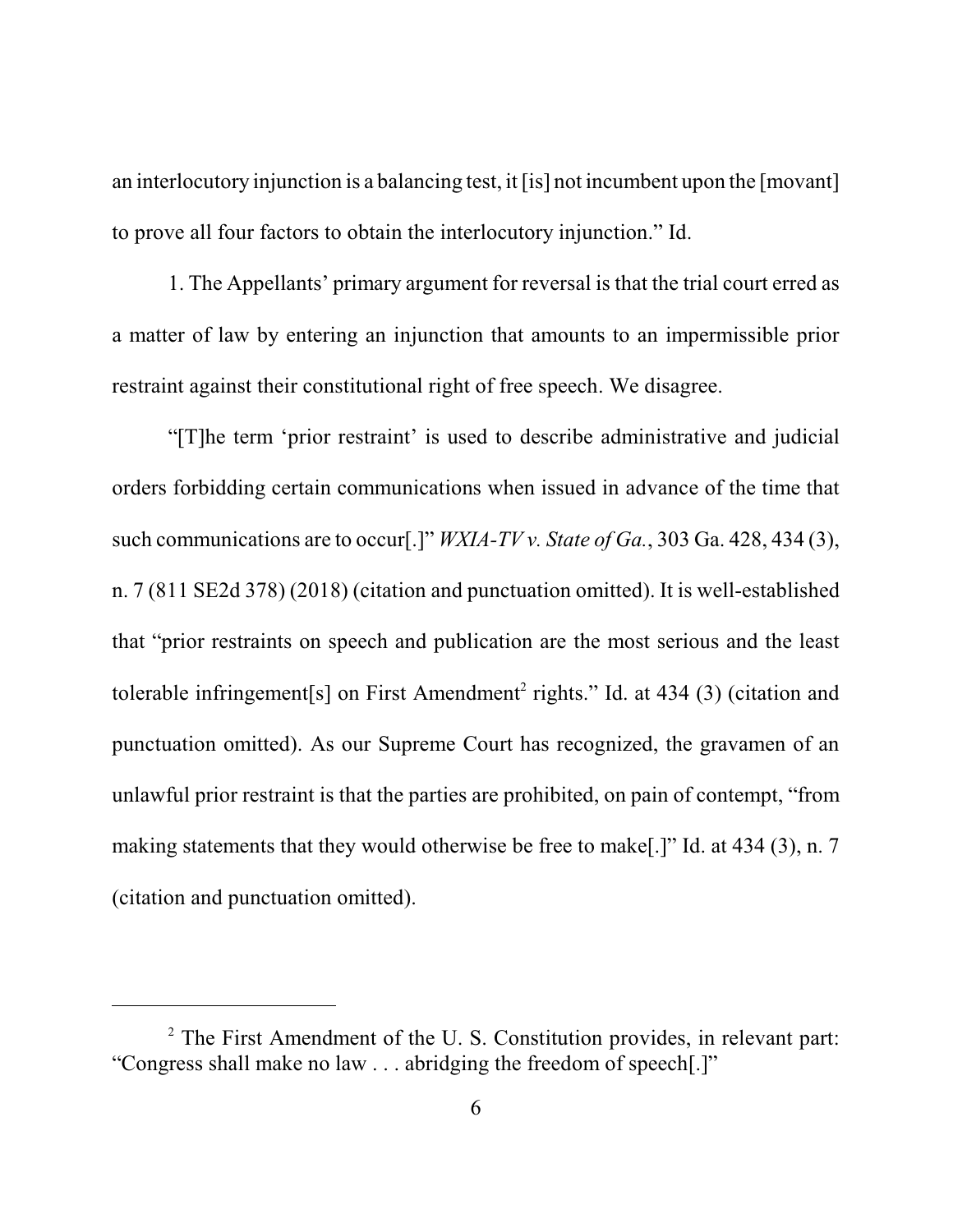In the order granting the interlocutory injunction, the trial court addressed the Appellants' argument that injunctive relief would constitute an unlawful prior restraint on free speech in this case. The trial court acknowledged that "the Georgia Supreme Court has consistently exhibited its firm policy to protect the right of free speech," see, e.g., *High Country Fashions v. Marlenna Fashions*, 257 Ga. 267, 268 (357 SE2d 576) (1987), but noted that "[t]he line of Georgia casesrejecting injunctive relief did not . . . arise in the context of a breach of contract claim." As the trial court explained, "[t]he issue presented here is whether[the Appellants], having entered into a binding settlement agreement, are free to make the statements [the Appellees] seek to enjoin." The trial court considered some of the "limited number of cases nationally which address the interplay between contract rights and the First Amendment." For example, in *Cohen v. Cowles Media Co.*, 501 U. S. 663, 665, 672 (111 SCt 2513, 115 LE2d 586) (1991), the United States Supreme Court considered "whether the First Amendment prohibits a plaintiff from recovering damages, under state promissory estoppel law, for a newspaper's breach of a promise of confidentiality given to the plaintiff in exchange for information" and concluded that "the First Amendment does not confer on the press a constitutional right to disregard promises that would otherwise be enforced under state law[.]" Similarly, citing the analysis in *Cohen*, the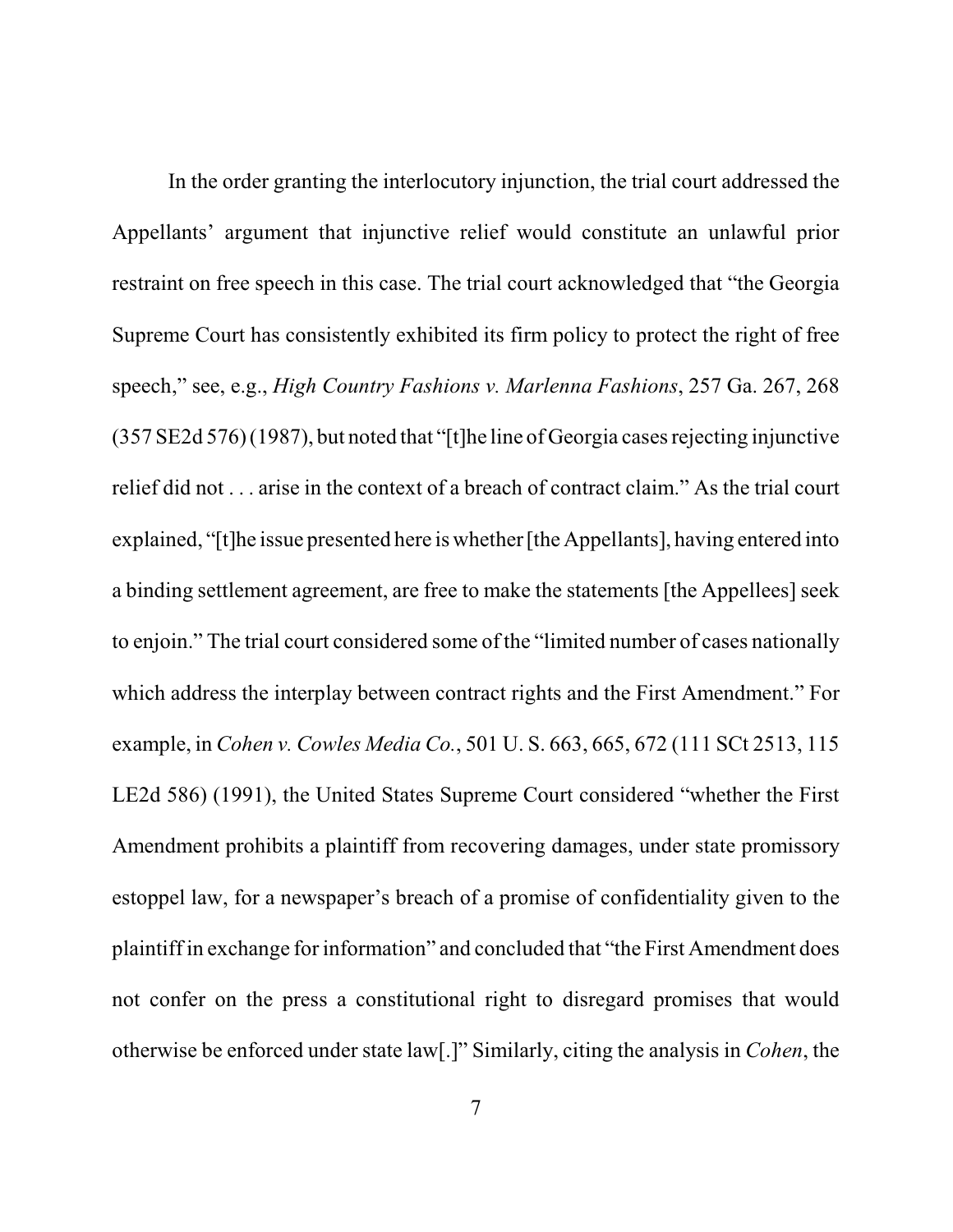Colorado Supreme Court later concluded that a breach of contract action for a violation of a non-disparagement clause was not barred by the First Amendment. *Pierce v. St. Vrain Valley School Dist. RE-1J*, 981 P2d 600, 602 (II) (A), 604 (II) (B) (Colo. 1999). Further, in *Aultcare Corp. v. Roach*, No. 2007CA0009, 2007 WL 3088036, \*2-3 (II, III) (Ohio Ct. App. 5th Dist. Oct. 22, 2007), an Ohio appellate court rejected the argument that a preliminary injunction enforcing a nondisparagement provision in a settlement agreement constituted an undue restraint on free speech. Similarly, the Connecticut Supreme Court has held that a judicial restraining order enforcing a confidentiality agreement did not constitute a violation of the First Amendment's prohibition on prior restraints on speech. *Perricone v. Perricone*, 292 Conn. 187, 190, 205 (II) (A) (972 A2d 666) (2009). And the Vermont Supreme Court likewise has reversed a trial court order vacating an injunction agreed to by the parties, holding that "private parties may enter agreements that waive their respective free speech rights, and courts may enforce those agreements, without running afoul of the First Amendment." *Kneebinding, Inc. v. Howell*, 208 Vt. 578, 605 (I) (B) (3) (201 A3d 326) (2018). The trial court here concluded that these cases establish that "[p]rivate parties are free to enter into contracts waiving rights which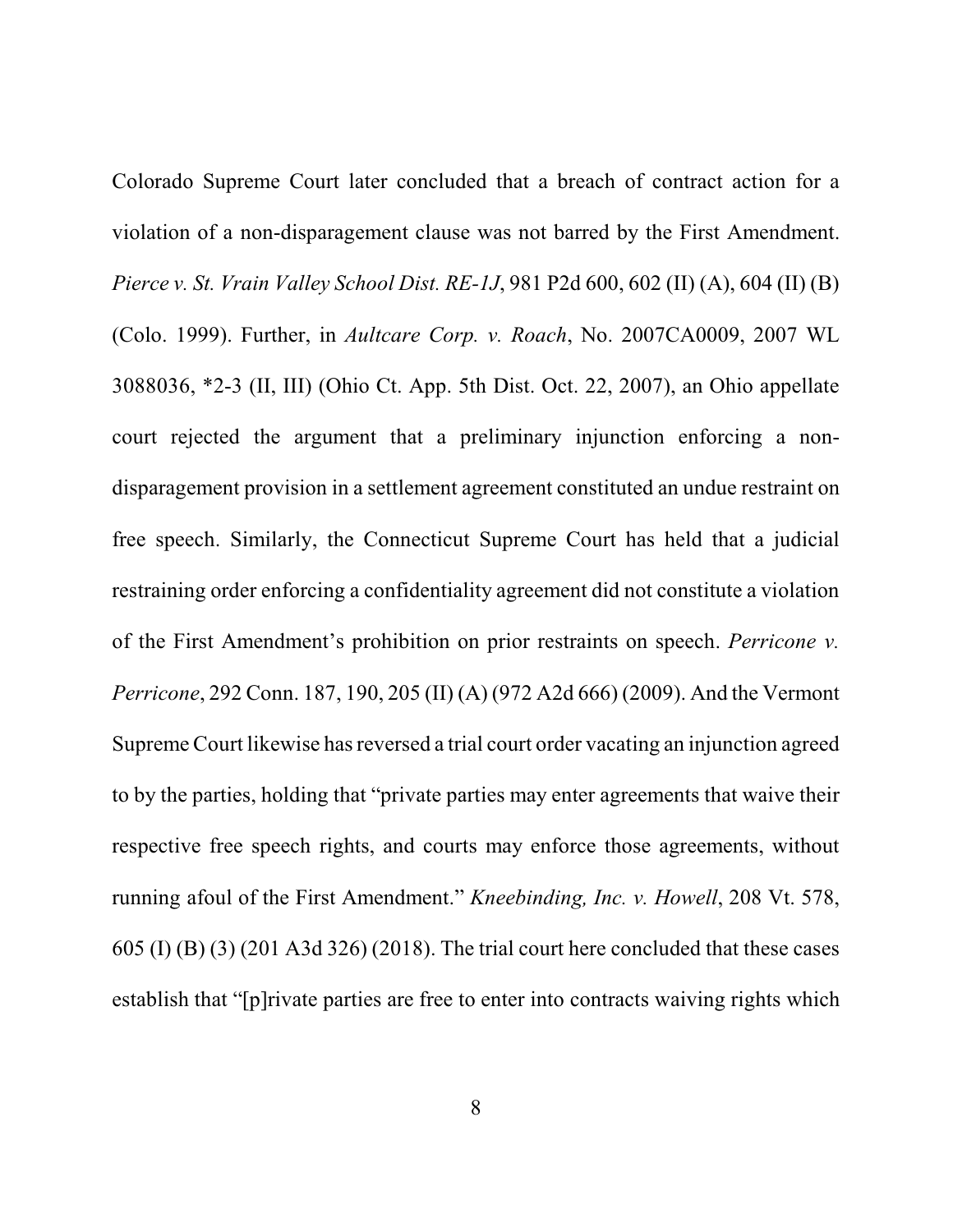the government would otherwise be bound to honor" and that enforcement of such agreements does not constitute an impermissible prior restraint.

Neither party has cited, and we are unaware of, any controlling Georgia authority as to whether an interlocutory injunction enforcing a non-disparagement clause constitutes an impermissible prior restraint on free speech. However, in *Bryan v. MBC Partners, L.P.*, 246 Ga. App. 549, 549, 551-552 (3) (541 SE2d 124) (2000), we considered a similar issue — whether an interlocutory injunction enforcing a restrictive covenant barring the erection of signs without the permission of a homeowner's association committee violates the public policy of Georgia with respect to restraints on free speech. In *Bryan*, a homeowner hung a sign fromthe front of his house stating: "Before You Buy A Home In Here PLEASE See US." Id. at 550 (punctuation omitted). The plaintiff, contending the sign violated the terms of applicable restrictive covenants, petitioned the superior court to enjoin the homeowner from maintaining the sign on his property until he obtained the required written permission. Id. at 549. The superior court granted an interlocutory injunction, concluding that the sign violated the restrictive covenants because the homeowner had not sought the required approval. Id. at 550. For purposes of the ensuing appeal, this Court assumed that the homeowner's act of hanging the sign "was a form of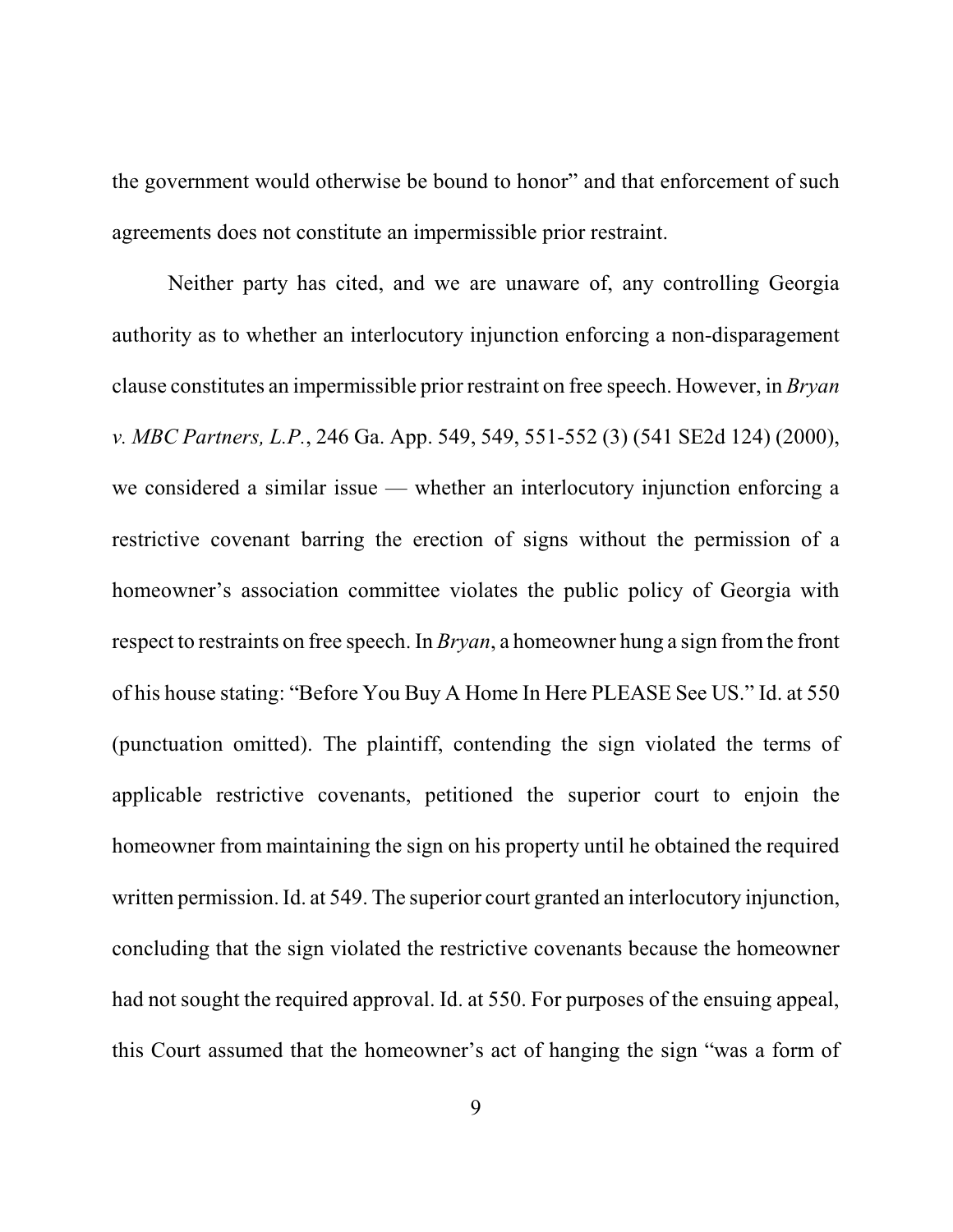communication entitled to constitutional protection under the First Amendment of the U. S. Constitution and Art. I, Sec. I, Par. V of the 1983 Georgia Constitution."<sup>3</sup> Id. at 552 (3). We noted that, while an injunction generally "will not be granted to restrain the torts of slander or libel, however illegal and outrageous the communications," a person nevertheless "may waive or renounce what the law has established in hisfavor when he does not thereby injure others or affect the public interest." Id. Of particular importance to the instant case, we then stated: "This ancient rule applies to all the private relations in which persons may place themselves toward each other and includes the waiver of constitutional rights." Id. (citation omitted). Moreover, we highlighted, "it is the paramount public policy of this State that courts will not lightly interfere with the freedom of parties to contract on any subject matter, on any terms, unless prohibited by statute or public policy, and injury to the public interest clearly appears." Id. Consequently, we found that the homeowner "was at liberty to waive a constitutional as well as a legal right in a matter of this sort." Id. (citation and punctuation omitted). We concluded that enforcement of the restrictive covenants

<sup>&</sup>lt;sup>3</sup> Art. I, Sec. I, Par. V of the 1983 Georgia Constitution provides: "No law shall be passed to curtail or restrain the freedom of speech or of the press. Every person may speak, write, and publish sentiments on all subjects but shall be responsible for abuse of that liberty."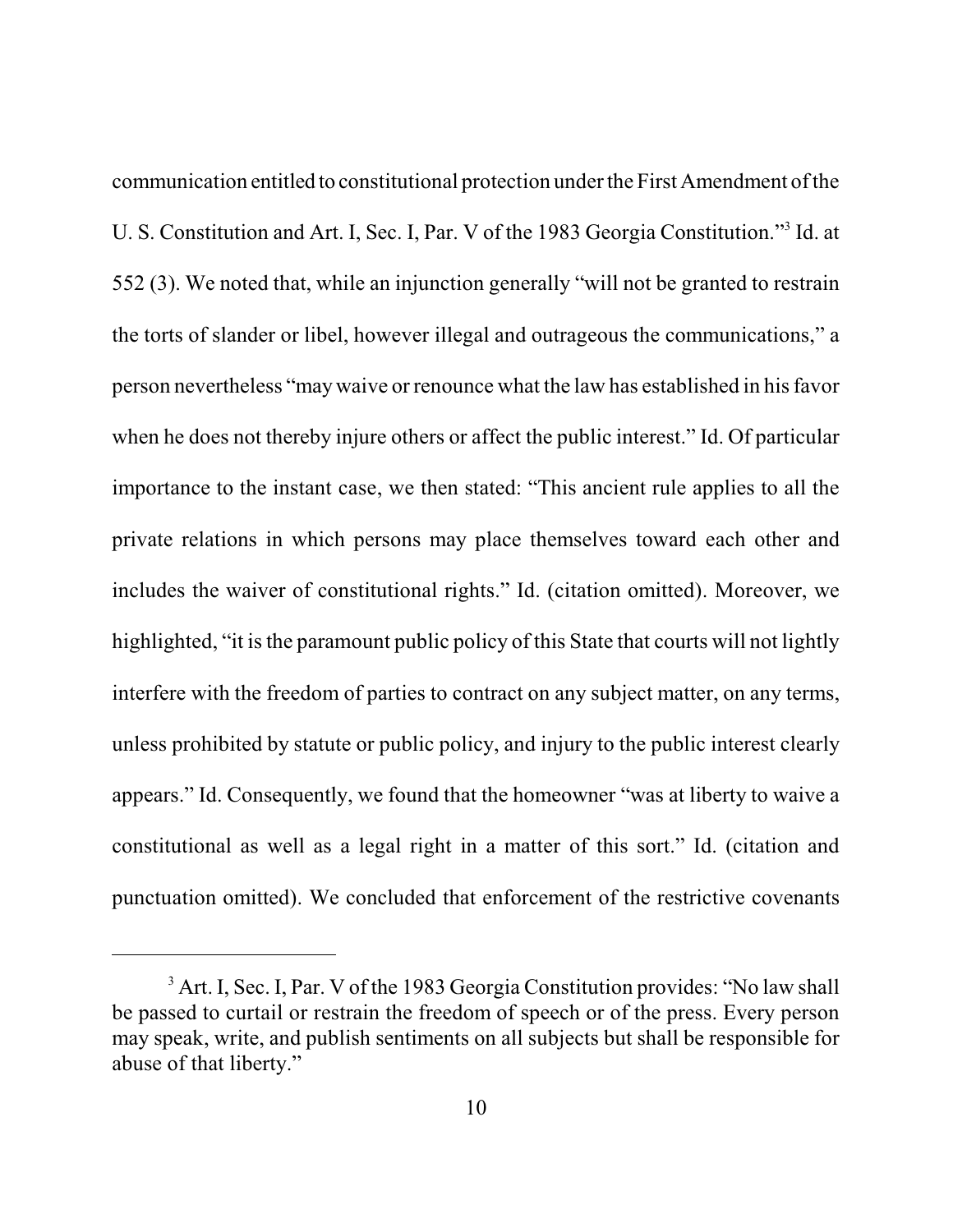therefore did not violate public policy regarding restraints on free speech and that the superior court did not abuse its discretion in entering the interlocutory injunction to restrain the homeowner's continuing violation of the restrictive covenants. Id.

The same reasoning applies here. Although the interlocutory injunction in *Bryan* was based on a restrictive covenant, not a non-disparagement clause, both the homeowner in *Bryan* and the Appellants in the instant case contracted to abide by a waiver of constitutional rights. See *Bryan*, 246 Ga. App. at 552 (3). In *Bryan*, the homeowner agreed to a proscription of all signs except as approved by an HOA committee. Id. In the instant case, the Appellants agreed not to disparage the Appellees. Both the homeowner in *Bryan* and the Appellants here were at liberty to waive their constitutional right to free speech.

The cases from other jurisdictions considered by the trial court are consistent with our analysis in *Bryan* and support our conclusion that the trial court's preliminary injunction enforcing the non-disparagement clause agreed to by the parties does not constitute an impermissible prior restraint. See *Cohen*, 501 U. S. at 672; *Pierce*, 981 P2d at 604 (II) (B); *Aultcare Corp.*, 2007 WL 3088036 at \*2-3 (II, III); *Perricone*, 292 Conn. at 205 (II) (A); *Kneebinding, Inc.*, 208 Vt. at 605 (I) (B) (3).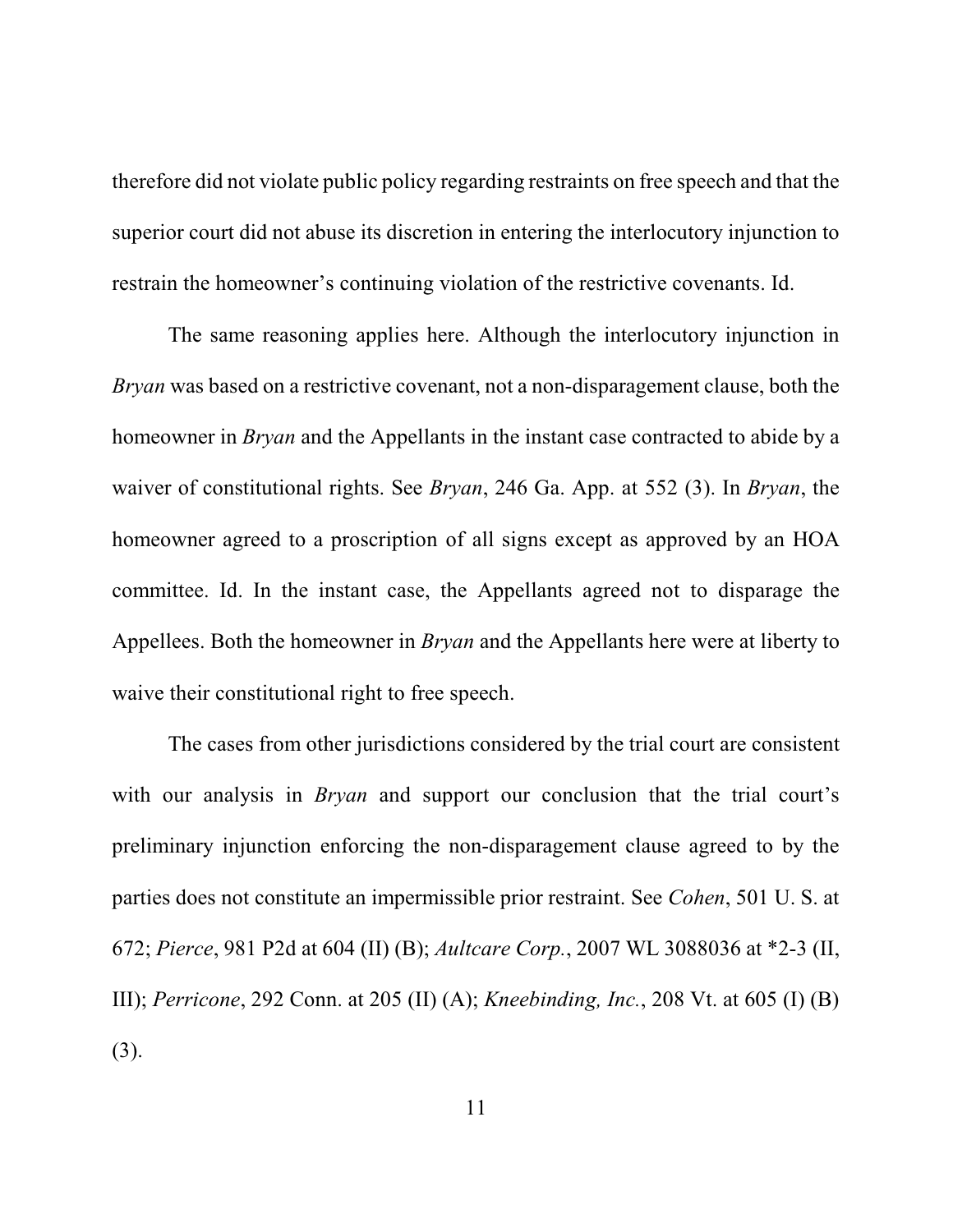The Appellants argue that *Bryan* is distinguishable because the homeowner in that case had agreed to a restriction on the time, place, and manner of his speech, not the content of his speech. Relying on *Reed v. Town of Gilbert*, 576 U. S. 155, 163 (II) (A) (135 SCt 2218, 192 LE2d 236) (2015), *McKenzie v. State*, 279 Ga. 265, 267 (626 SE2d 77) (2005), and *Coffey v. Fayette County*, 279 Ga. 111 (610 SE2d 41) (2005), the Appellants contend that content-based restrictions are presumptively unconstitutional and the interlocutory injunction at issue in this case is an unconstitutional restraint on the content of the Appellants' speech. However, *Reed*, *McKenzie*, and *Coffey* did not involve a contractually agreed-upon content-based restriction on free speech. The Appellants also cite a number of cases reversing trial court orders enjoining speech on an interlocutory basis, but, once again, none of the cases involve a voluntary agreement between private parties to restrict speech. See *Cohen v. Advanced Med. Group of Ga.*, 269 Ga. 184, 185 (496 SE2d 710) (1998); *Fernandez v. North Ga. Regional Med. Center*, 260 Ga. 765, 766 (1) (400 SE2d 6) (1991); *High Country Fashions*, 257 Ga. at 268; *Brannon v. American Micro Distributors*, 255 Ga. 691, 692 (342 SE2d 301) (1986); *Pittman v. Cohn Communities, Inc.*, 240 Ga. 106, 110 (239 SE2d 526) (1977); *Hartman v. The PIP-Group, LLC*, 349 Ga. App. 233, 238 (5) (825 SE2d 601) (2019). In fact, the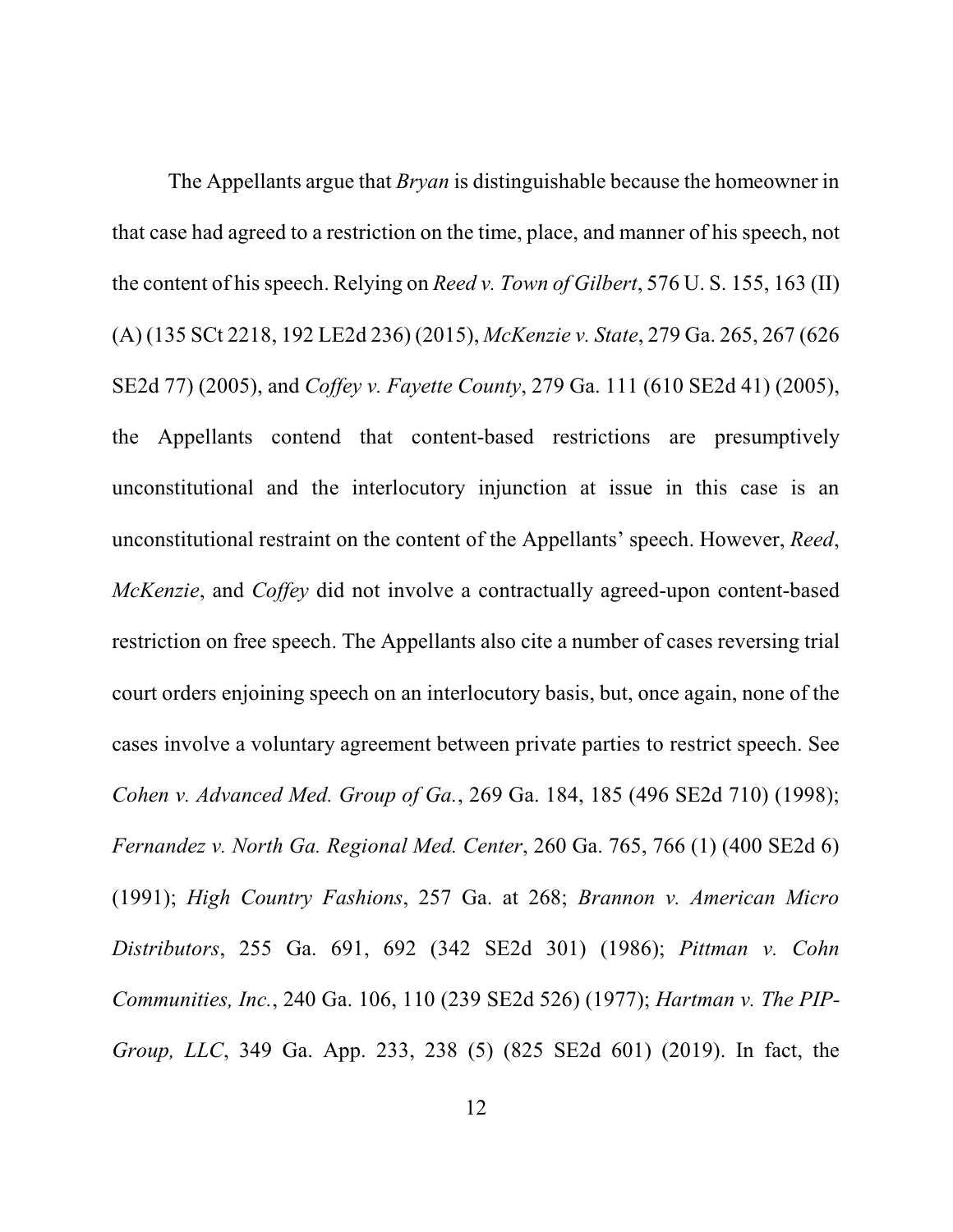Appellants have not cited any case addressing the question of whether an interlocutory injunction to enforce a contractually agreed-upon content-based restriction on free speech is an impermissible prior restraint.

Finally, the Appellants contend that theGeorgiaConstitution is more protective of freedom of speech than the First Amendment with regard to the issuance of injunctions. Specifically, the Appellants argue that the language in the Georgia Constitution providing that people may speak on any subject but are responsible for abuse of that liberty "explicitly enshrines the prohibition against a prior restraint." However, we held in *Bryan* that a party can waive the free speech protections provided by the Georgia Constitution. See *Bryan*, 246 Ga. App. at 552 (3). Because the Appellants entered into a contract agreeing not to disparage the Appellees, they waived any constitutional rights to free speech insofar as that speech disparages the Appellees. Consequently, the interlocutory injunction enforcing the nondisparagement clause in this case is not an impermissible prior restraint on free speech. See id.

2. The Appellants contend that even if the injunction is not an impermissible prior restraint on free speech, the trial court erred in finding that the Appellees met the requirements for obtaining an interlocutory injunction. We disagree.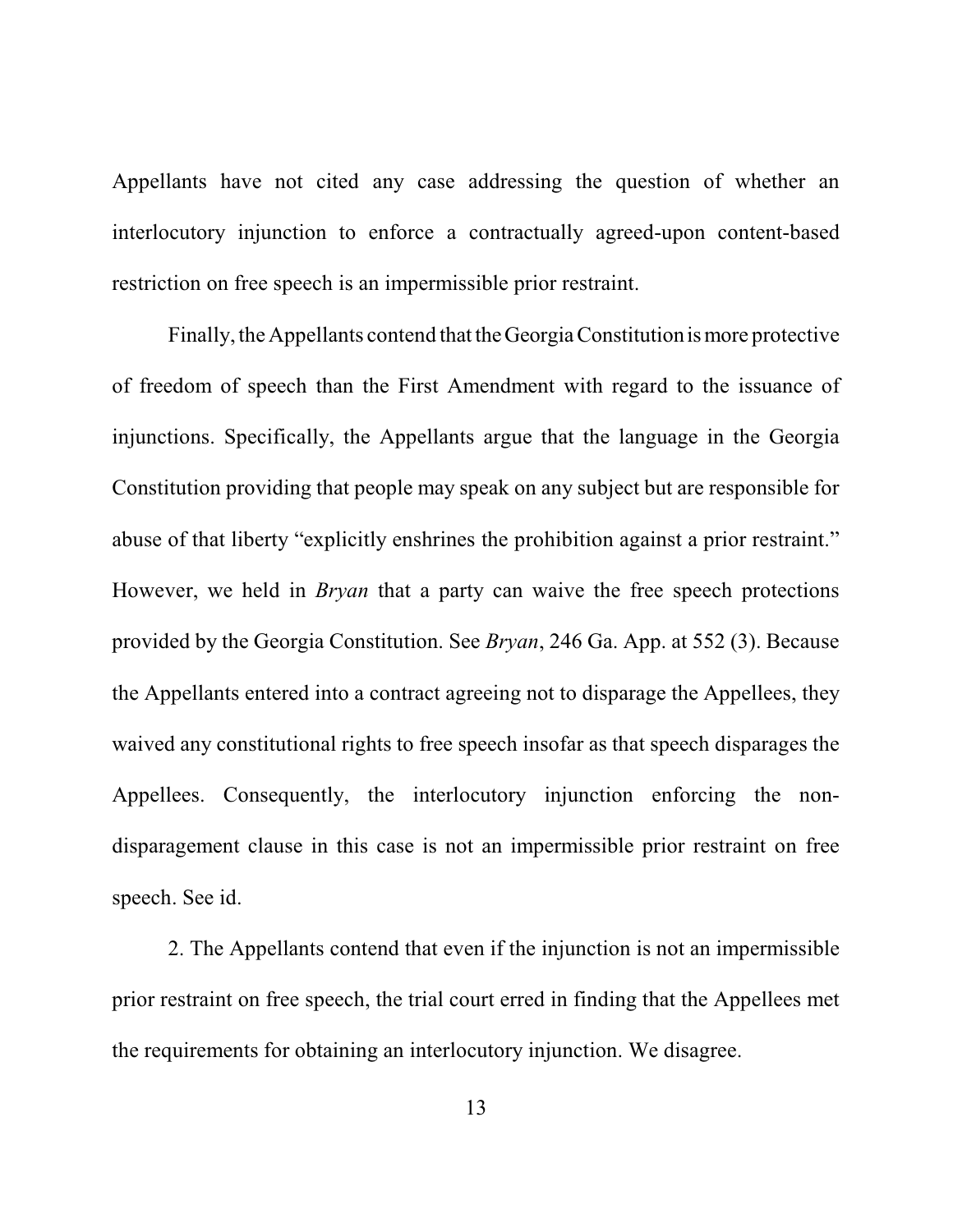After balancing the interests of the parties, the trial court determined that an interlocutory injunction should be issued to preserve the status quo in this case. The court found that there was a substantial threat that the Appellees would "suffer irreparable injury if injunctive relief is not granted," the threatened injury to the Appellees outweighed the potential injury to the Appellants, the Appellees are likely to succeed on the merits of their non-disparagement breach of contract claim, and an injunction will not disserve the public interest.

(a) The Appellants argue that the trial court's finding that the Appellees are likely to succeed on the merits of their claim for breach of the non-disparagement clause was premised on an erroneous interpretation of the plain language of the clause. The trial court found that "the parties' agreement sets out a general nondisparagement obligation with the limited exception that any party may provide truthful information in response to a court order or subpoena andmay provide truthful information within the confines of a pending government investigation or proceeding." The Appellants argue that the language ofthe non-disparagement clause "carved out and preserved their ability to make statements about [the] Appellees, including disparaging statements, during the pendency of a lawsuit like this one."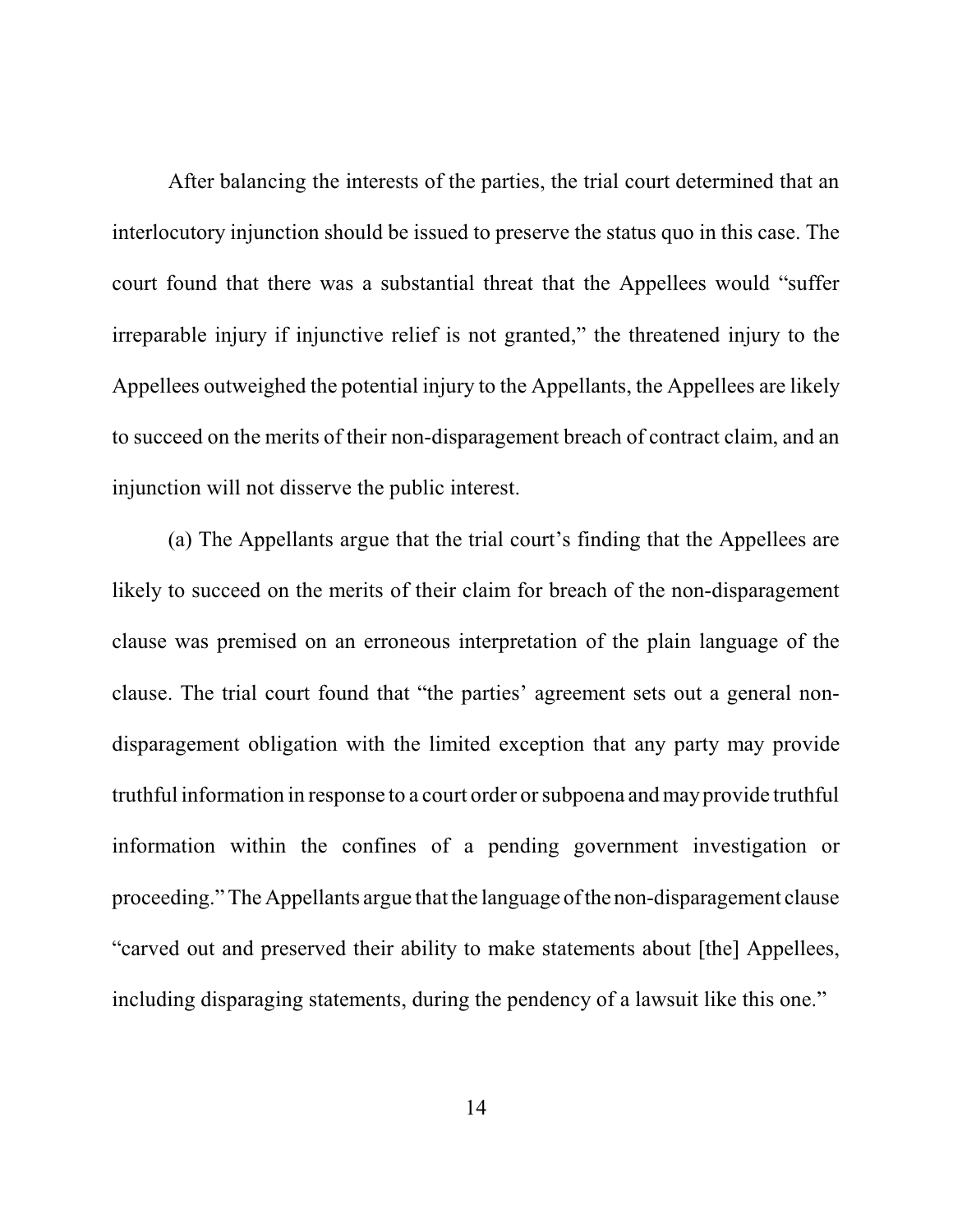A settlement agreement is a contract subject to the usual rules of contract construction. *City of Demorest v. Roberts & Dunahoo Properties, LLC*, 288 Ga. App. 708, 711-712 (1) (655 SE2d 617) (2007).

Construing the language of a contract presents a question of law for the court, unless the language presents an ambiguity that cannot be resolved by the rules of construction. The cardinal rule of construction is to ascertain the contracting parties' intent, and where the terms of a written contract are clear and unambiguous, the court will look to the contract alone to find the intention of the parties. To determine the intent of the parties, all the contract terms must be considered together in arriving at the construction of any part, and a construction upholding the contract in whole and every part is preferred.

*Brazeal v. NewPoint Media Group, LLC*, 331 Ga. App. 49, 53 (769 SE2d 763) (2015) (citations and punctuation omitted). "Where the language of the contract is plain, clear, and undisputed but the meaning of the language is in dispute, construction of such term is for the trial court to determine the meaning[.]" *Bowman v. Walnut Mountain Property Owners Assn.*, 251 Ga. App. 91, 94 (1) (b) (553 SE2d 389) (2001) (physical precedent only).

Here, the first sentence of the non-disparagement clause prohibits the Appellants from disparaging the Appellees. The third sentence provides: "Nothing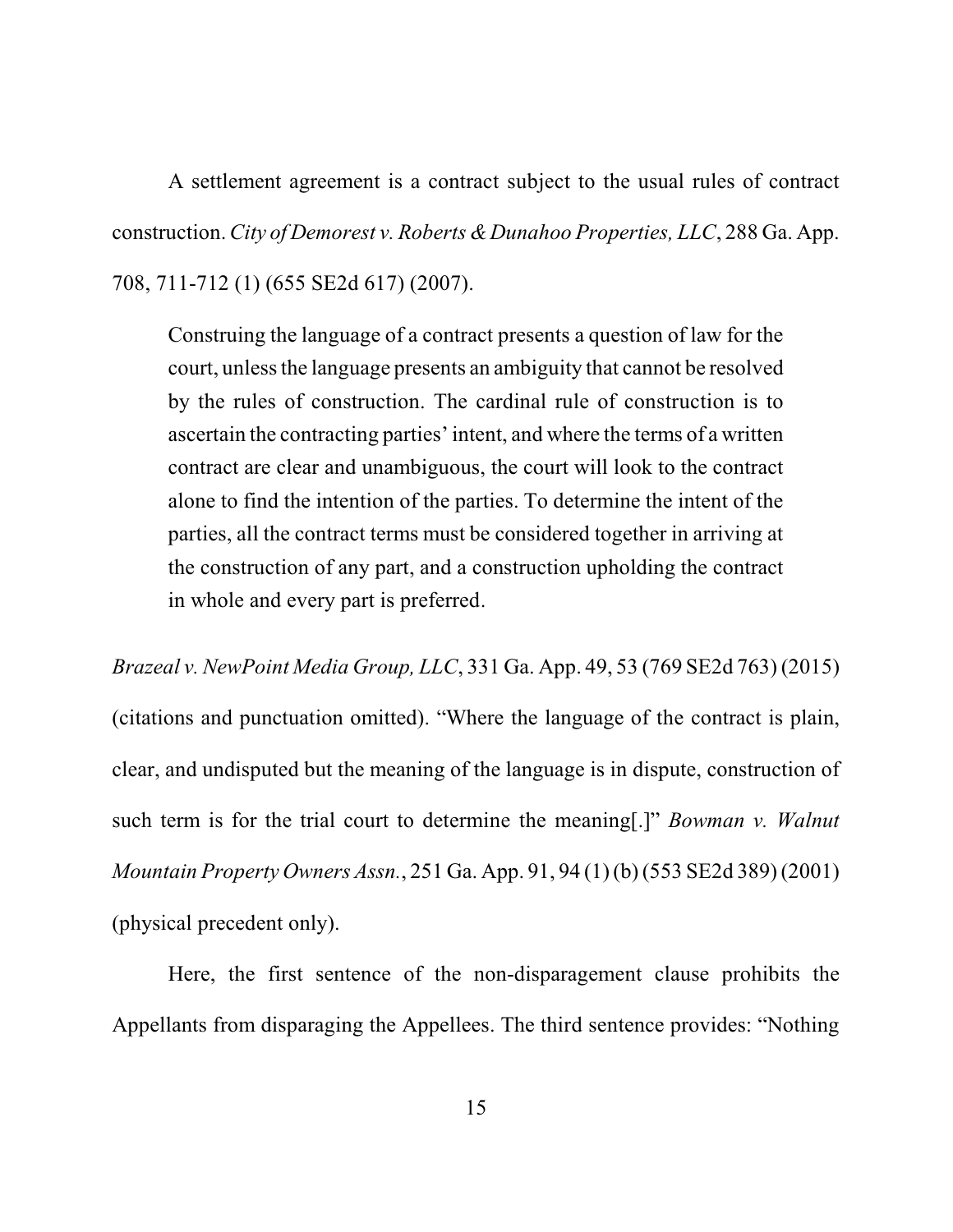in this provision prevents the Parties from providing truthful information about each other and its membersin response to a court order or subpoena, or during any federal, state, or local governmental body investigation or proceeding." The trial court considered the Appellants' argument that "because the present litigation is pending, [they] may comment publicly and negatively about the [Appellees] in any forum, including social media, in statements to the press, and in private communications to clients and third parties," and determined that "[t]o conclude that by filing suit [the Appellees] authorized [the Appellants] to make any statements they might choose, to anyone, in any forum would necessarily render the contracted for Non-Disparagement Clause meaningless." Accordingly, the trial court concluded that the Appellants "may not 'defend themselves in the court of public opinion' by disparaging the [Appellees]."

We agree with the trial court's construction of the non-disparagement clause. The key preposition in the third sentence, "during," is commonly defined as "throughout the duration of" or "at a point in the course of."<sup>4</sup> Merriam-Webster's

<sup>&</sup>lt;sup>4</sup> The trial court used a similar definition: "Throughout the course or duration" of; within the time of."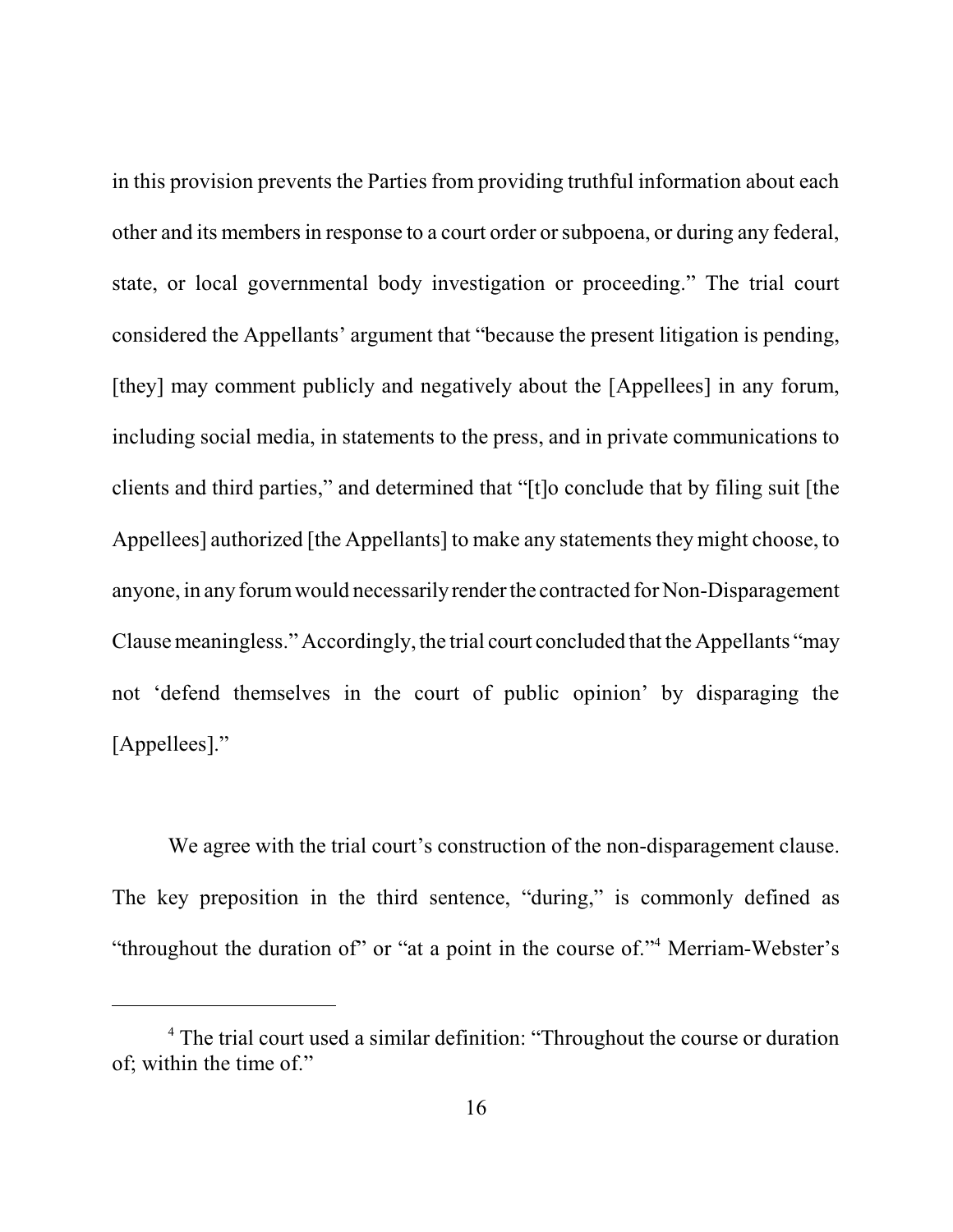Online Dictionary, http://www.merriam-webster.com/dictionary/during; see also OCGA § 13-2-2 (2); *Capital Color Printing v. Ahern*, 291 Ga. App. 101, 107 (1) (661 SE2d 578) (2008) ("This Court has long recognized that dictionaries may supply the plain and ordinary meaning of a word.") (citation and punctuation omitted). The Oxford English Dictionary defines the phrase "in the course of" as "in the process of, during the progress of." The Oxford English Dictionary (3d ed.), https://www.oed.com/view/Entry/43183?redirectedFrom=in+the+course+of#eid81 26815 (October 2021 update).

The Appellants argue that "[t]he plain meaning of the word 'during' is temporal — i.e., while something is going on." However, this argument focuses solely on the "duration" aspect of the definition and ignores the "in the course of" aspect. The Appellants' interpretation of the third sentence would vitiate the Appellants' agreement not to disparage the Appellees. Considering all of the contract terms together, as we must do, see *Brazeal*, 331 Ga. App. at 53, the only reasonable interpretation of the third sentence is that a party may provide truthful information (a) in response to a court order or subpoena or (b) in the course of any federal, state, or local governmental body investigation or proceeding, or, as the trial court put it, "within the confines of a pending government investigation or proceeding."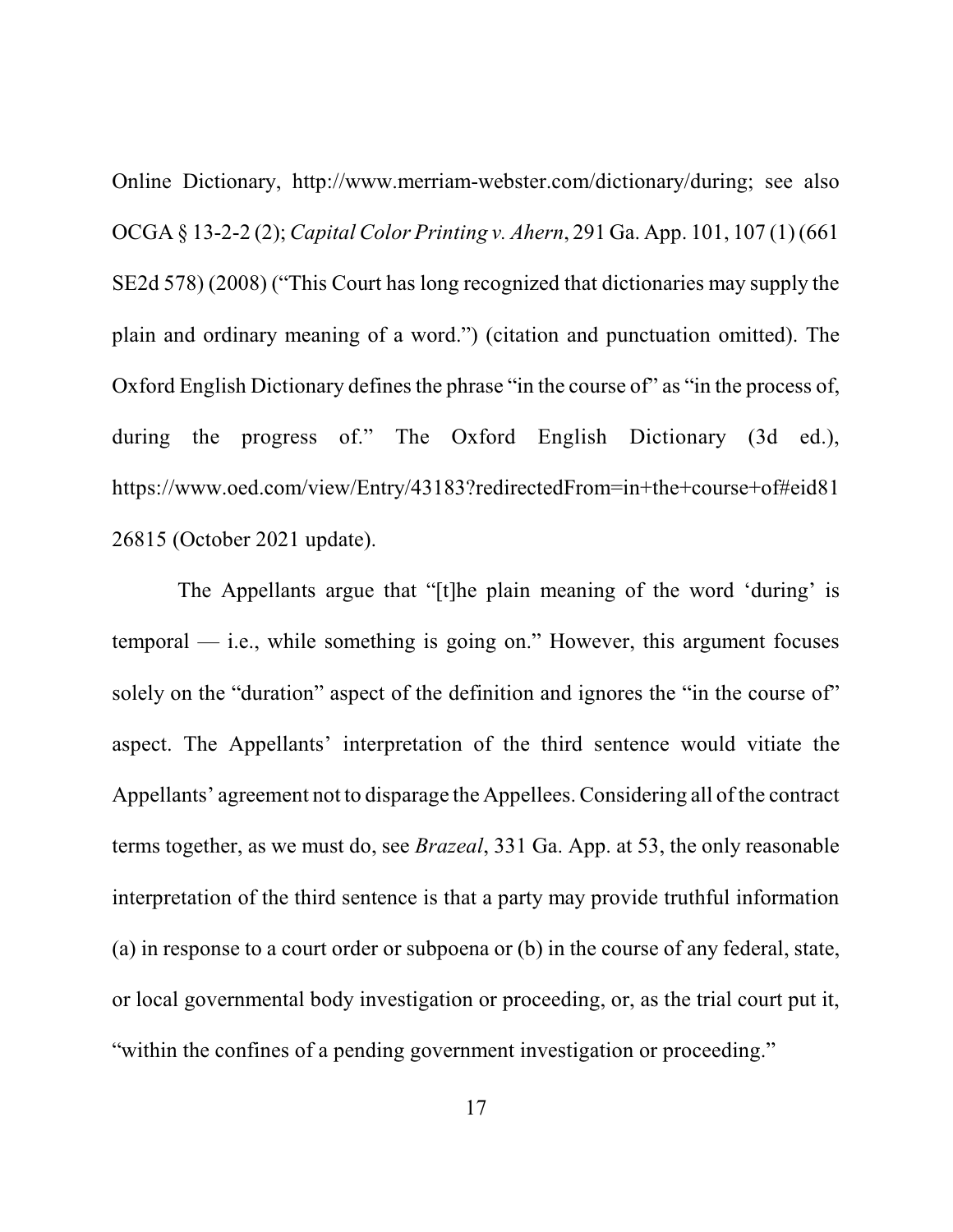(b) The Appellants also argue that the trial court erred in finding that the Appellees were likely to succeed on the merits because the settlement agreement does not provide that a breach of the non-disparagement clause may be remedied by injunctive relief. The Appellants' argument is based on Section 4 of the settlement agreement. Sections 4A and 4B of the agreement set out the mutual general releases agreed to by the parties. Section 4C provides that the parties will not sue each other on the basis of the claims released in Sections 4A and 4B. Section 4D provides that the releases in Sections 4A and 4B "may be used as a basis for an injunction against any action, suit or other proceeding which may be instituted, prosecuted or attempted in breach of the provisions of such releases."

The Appellants argue that because the settlement agreement explicitly identified injunctive relief as a remedy for a breach of the general releases in Section 4 but not for a breach of the non-disparagement clause, the trial court committed plain legal error in finding that injunctive relief was a remedy for a breach of the nondisparagement clause. This argument, however, ignores Section 4F of the settlement agreement, which provides, in pertinent part: "Notwithstanding anything to the contrary in this Section 4 and in this Agreement, the Parties acknowledge and agree that any actions necessary to enforce the terms of this Agreement are not released or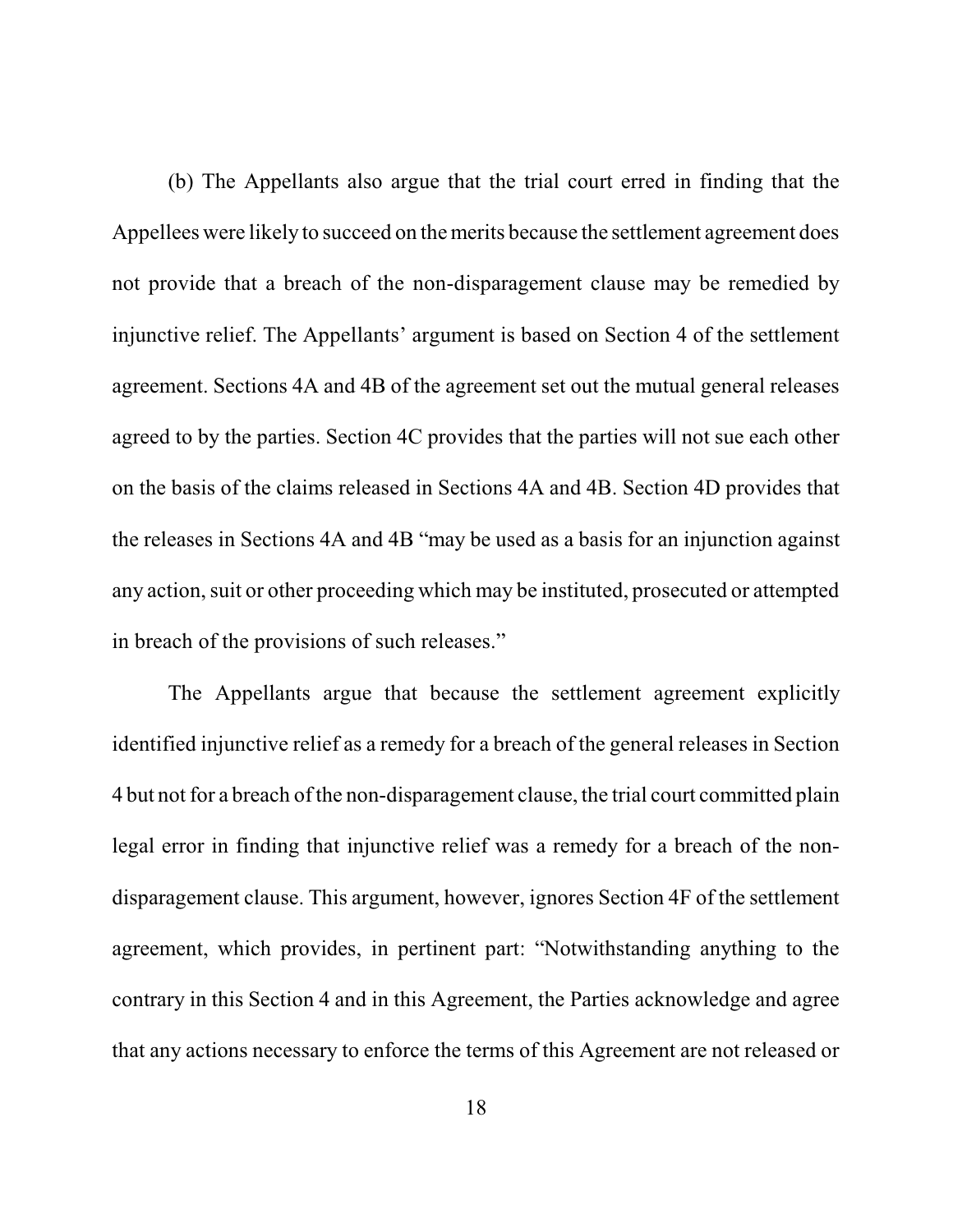barred." Thus, contrary to the Appellants' argument, it is clear that the parties intended, as reflected by Section 4F, to ensure that remedies available to enforce the settlement agreement would not be limited by Section 4. See *Imaging Systems Intl. v. Magnetic Resonance Plus*, 227 Ga. App. 641, 644-645 (1) (490 SE2d 124) (1997) (contract provisions severely restricting remedies must be explicit, prominent, clear, and unambiguous).

(c) The Appellants next contend that the trial court erred in granting injunctive relief because the Appellees have not shown a substantial threat of irreparable harm.<sup>5</sup> "Equity intervenes by grant of an interlocutory injunction to prevent irreparable

<sup>&</sup>lt;sup>5</sup> The Appellees contend that this Court should not consider this argument or the arguments addressed in Divisions 2 (d) and (e) because they are not within the scope of the Appellants' second enumeration of error, which reads as follows: "The trial court erred as a matter of law by basing its interlocutory injunction on a misinterpretation and misapplication of the plain language of a contractual nondisparagement clause." Although this enumeration of error specifies only one of the Appellants' arguments, in their first enumeration of error the Appellants sufficiently identified the ruling of the trial court that they contend was erroneous — entering the interlocutory injunction. See *Felix v. State*, 271 Ga. 534, 539 (523 SE2d 1) (1999) ("An error of law has as its basis a specific ruling made by the trial court."). We will therefore consider all of the Appellants' arguments supporting their position that the trial court erred by entering the interlocutory injunction. See id. at 539-540 ("Because the arguments supporting a position concerning a legal ruling are not themselves legal rulings, they do not have to be enunciated in the enumeration of errors in order to merit appellate consideration.").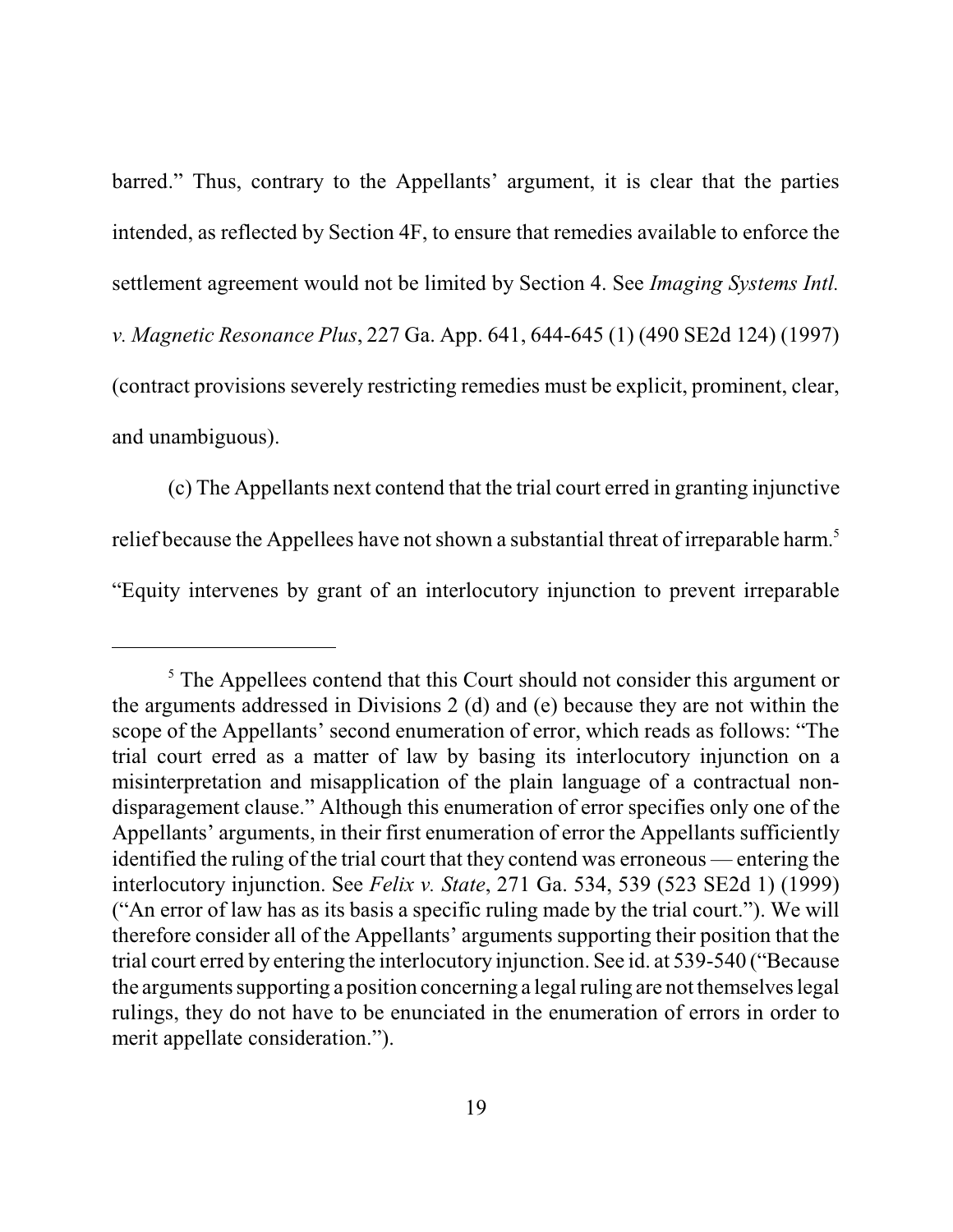damage to one of the parties and to maintain the status quo until a final determination is made." *Treadwell v. Investment Franchises*, 273 Ga. 517, 519 (543 SE2d 729) (2001) (citation and punctuation omitted). The substantial threat of irreparable injury if an interlocutory injunction is not entered is the most important factor a court considers when deciding whether to grant a request for injunctive relief, "given that the main purpose of an interlocutory injunction is to preserve the status quo temporarily to allow the parties and the court time to try the case in an orderly manner." *Bishop v. Patton*, 288 Ga. 600, 604-605 (3) (a) (706 SE2d 634) (2011), disapproved of on other grounds by *SRB Investment Svcs., LLLP*, 289 Ga. at 5 (3), n. 7.

Here, the trial court found that the Appellants accused the Appellees of "criminal acts, attacked [the Appellees'] characters, ethics, integrity and professionalism to clients and to the general public in multiple forums," and "expressed their intention to continue to do so." These findings are supported by the record. The trial court also found that there was a substantial threat that the Appellees would suffer irreparable harm if the court did not grant injunctive relief because "having clients, other members of the profession and hundreds of thousands of members of the general public being told by a trusted source that the [Appellees] are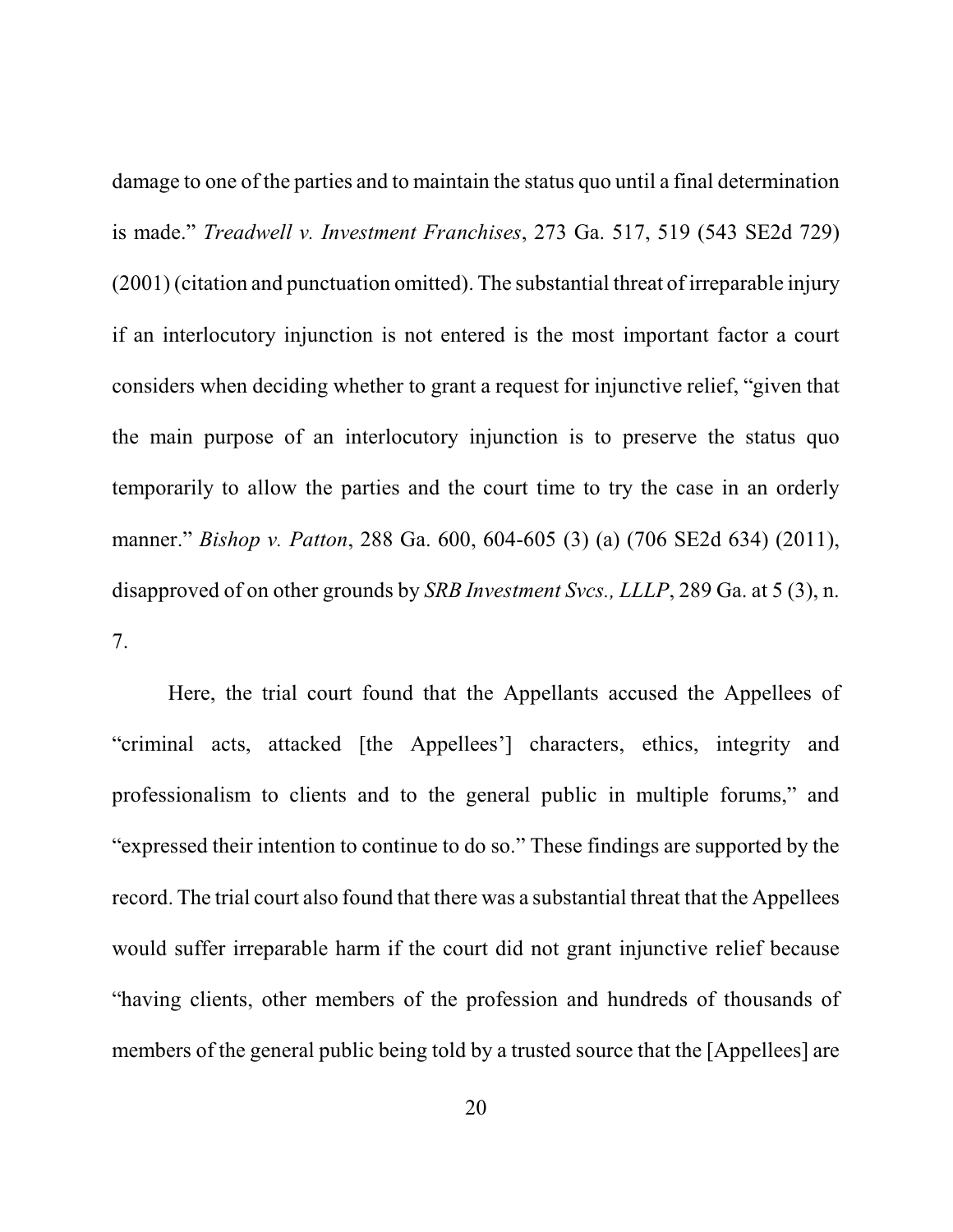engaged in criminal behavior and cannot be trusted [would] negatively impact [the Appellees'] ability to engage in their chosen profession[,]" and "for members of a profession in which one acts as a fiduciary and must adhere to the highest ethical standards, reputational injury is substantially likely to cause irreparable injury." The record shows that Wood has over 181,000 followers on Twitter. Given that some evidence supports the trial court's findings, the trial court did not manifestly abuse its discretion in ruling that the Appellees would suffer irreparable harm if the court did not grant injunctive relief. See *Aliera Healthcare v. Anabaptist Healthshare*, 355 Ga. App. 381, 388 (3) (a) (844 SE2d 268) (2020) (because some evidence supported the trial court's findings, there was no manifest abuse of discretion in the trial court's ruling that a substantial threat of irreparable injury existed if the injunction were not granted).

(d) The Appellants also contend that the trial court erred in granting injunctive relief because the Appellees have an adequate remedy at law — an action for money damages — for any alleged breach of the non-disparagement clause. "[I]t is error to grant an injunction when the party seeking it has an adequate remedy at law." *Allen v. Hub Cap Heaven*, 225 Ga. App. 533, 540 (8) (484 SE2d 259) (1997). "But it is important to note it is not enough that there is a remedy at law. It must be plain and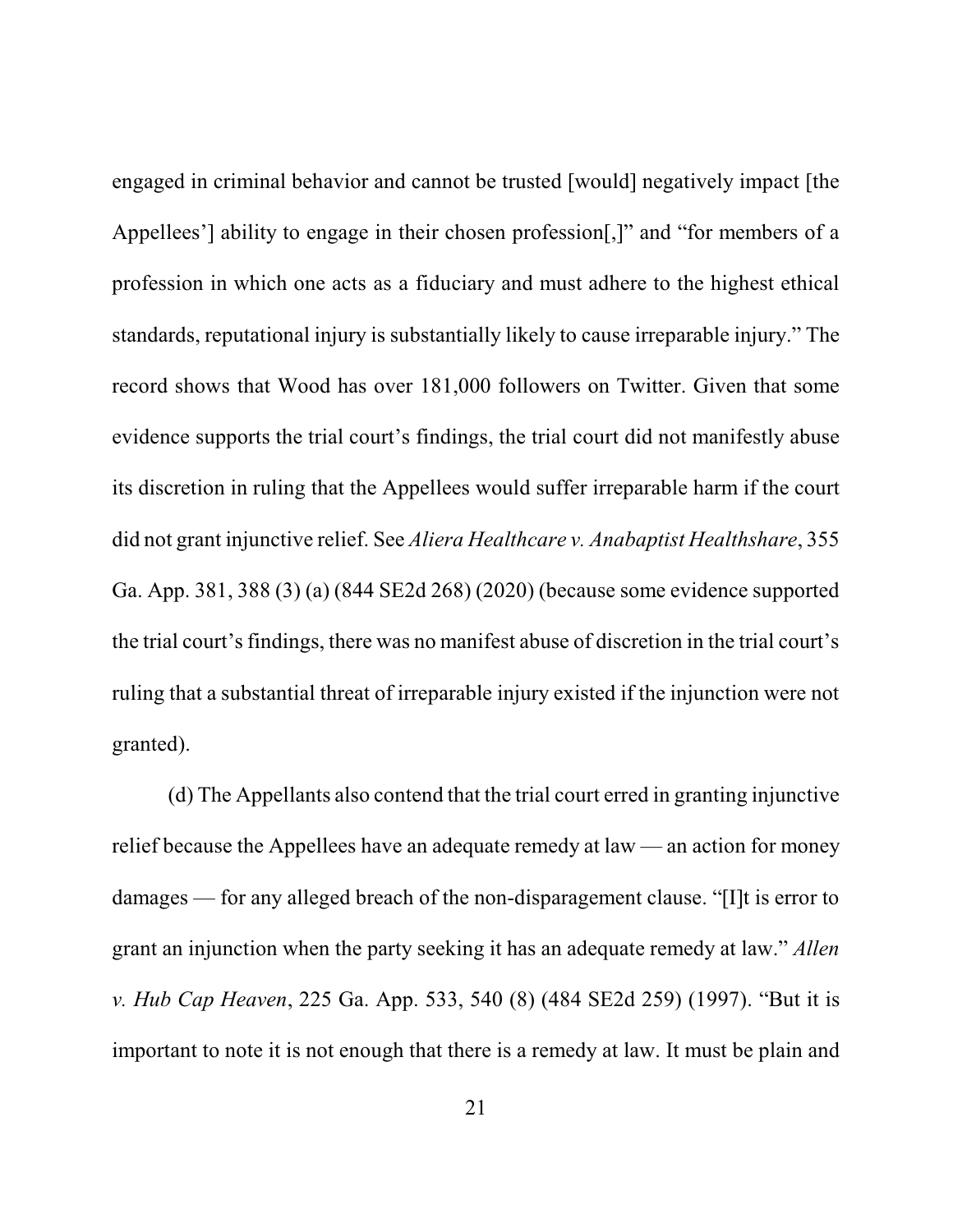adequate, or, in other words, as practical and as efficient to the ends of justice and its prompt administration as the remedy in equity." *Aliera Healthcare*, 355 Ga. App. at 389 (3) (a) (citation and punctuation omitted). "Injunction is an appropriate remedy in a proper case to prevent acts in violation of contract, producing irreparable injury to the plaintiff[.]" *English v. Little*, 164 Ga. 805, 806 (139 SE 678) (1927).

As discussed in Division 2 (c), the trial court found that having clients, other lawyers, and the general public being told by the Appellants that the Appellees are engaged in criminal behavior and cannot be trusted would negatively impact the Appellees' ability to practice law and that the resulting "reputational injury is substantially likely to cause irreparable injury." The trial court found that the threatened injury to the Appellees, "is, at a minimum, undermining of their ability to engage in their profession because of ongoing reputational damage should [the Appellants] be permitted to continue violating [the non-disparagement clause]. By finding that there was a substantial threat that the Appellees would suffer irreparable harm if injunctive relief were not granted, the trial court implictly concluded that money damages would not constitute an adequate remedy for damage to the Appellees' reputation. See *BellSouth Telecommunications, Inc. v. MCImetro Access Transmission Svcs., LLC*, 425 F3d 964, 970 (III) (A) (2) (11th Cir. 2005) ("Although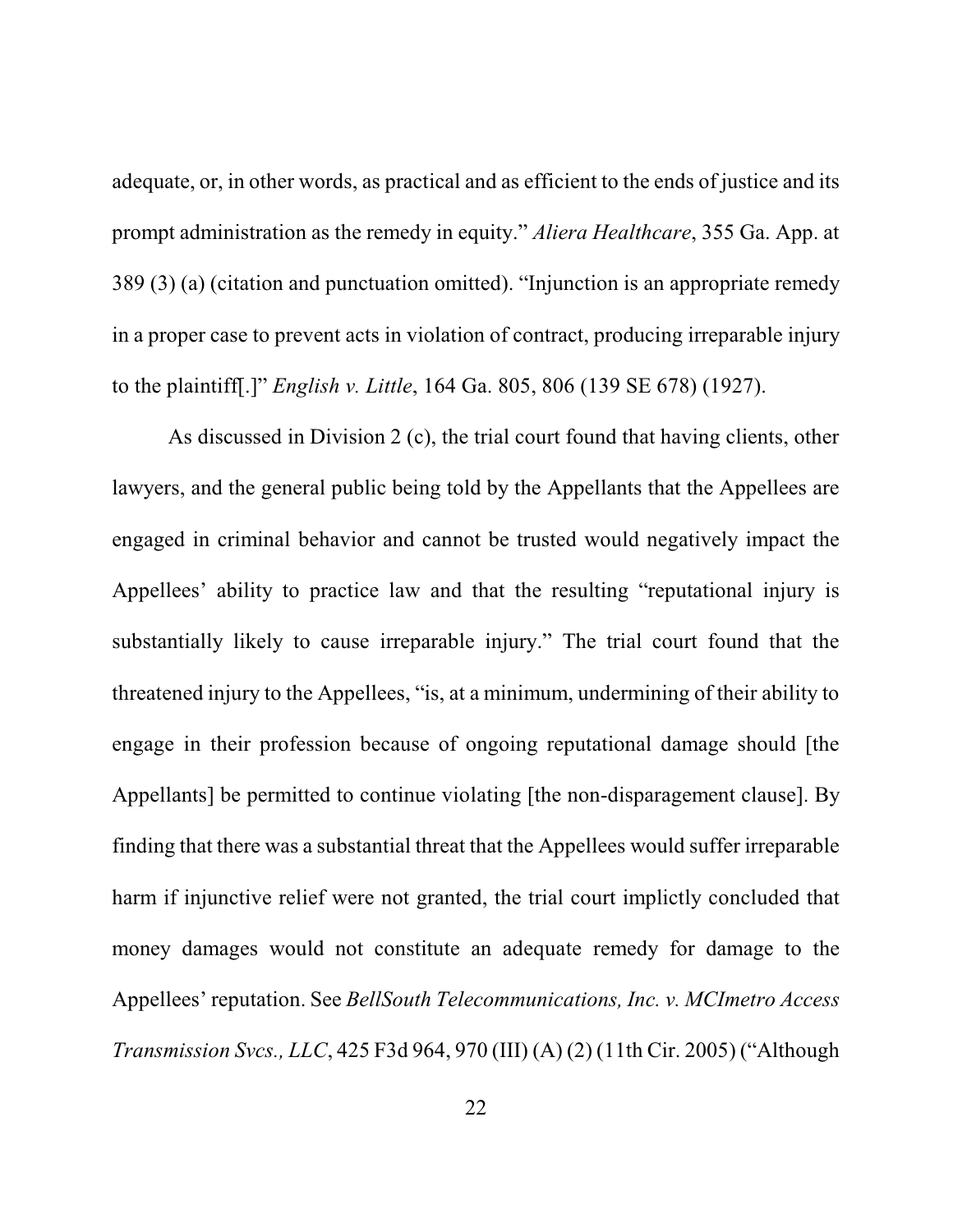economic losses alone do not justify a preliminary injunction, the loss of customers and goodwill is an irreparable injury.") (citation and punctuation omitted); see also *Allstate Ins. Co. v. Shah*, No. 1:16-CV-997-SCJ, 2016 WL 10906482, at \*3 (III) (B) (N.D. Ga. 2016) (loss of business is "irreparable because it is difficult, if not impossible, to determine the monetary loss suffered") (citation and punctuation omitted); *Variable Annuity Life Ins. Co. v. Joiner*, 454 FSupp2d 1297, 1304 (I) (B) (S.D. Ga. 2006) (harm from "lost customer goodwill and business is irreparable because it is neither easily calculable, nor easily compensable and is, therefore, an appropriate basis for injunctive relief"). On the specific facts of this case, where the Appellees specifically bargained for protection against such potential damage, and given that some evidence supports the trial court's finding that there was a substantial threat that the Appellees would suffer irreparable harm if injunctive relief were not granted, the trial court did not abuse its broad discretion in granting injunctive relief. See *Aliera Healthcare*, 355 Ga. App. at 388 (3) (a).

(e) Finally, the Appellants contend that the trial court erred in granting injunctive relief because the injunction would disserve the public interest. The trial court found that parties in this State "may agree to waive valuable rights via contract," that any limitations on the Appellants' speech in the present case was a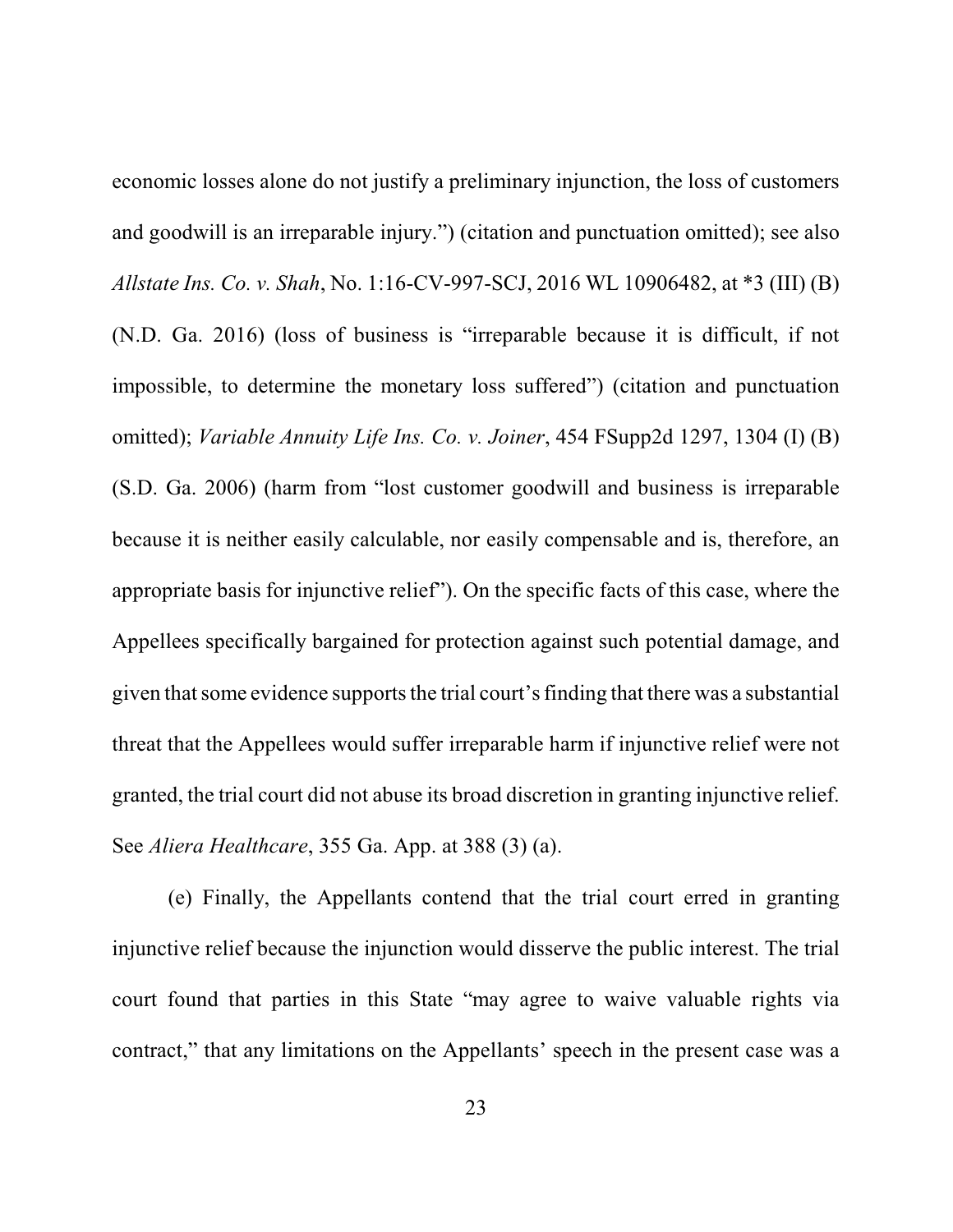result of an agreement to such limits, and that enforcing the non-disparagement clause "furthers public policy by encouraging the right and freedom to contract" and to "enter[] into binding settlements." The Appellants argue that the injunction will disserve the public interest because "it harms the public's right to hear what [the] Appellants have to say relating to the lawsuit and [the] Appellees." They also argue that the injunction "restricts Mr. Wood's ethical duty to provide full and complete information to his clients and prospective clients who inquire about the ongoing lawsuit that has received considerable media attention, which necessarily includes information about the parties and their claims."

The Appellants' implicit claim is that not being able to speak disparagingly about the Appellees in the context of this lawsuit somehow harms the public interest. However, the Appellants have not elaborated any arguments or cited any legal authority supporting their suggestions that (a) the public has an interest in the Appellants' ability to disparage the Appellees while speaking about this litigation or (b) any such interest is substantial enough to outweigh the Appellees' right to obtain what they bargained for in the settlement agreement. Absent any such authority, we discern no abuse of discretion in the trial court's balancing of these factors in favor of the Appellees' right to obtain what they bargained for, particularly in light of the